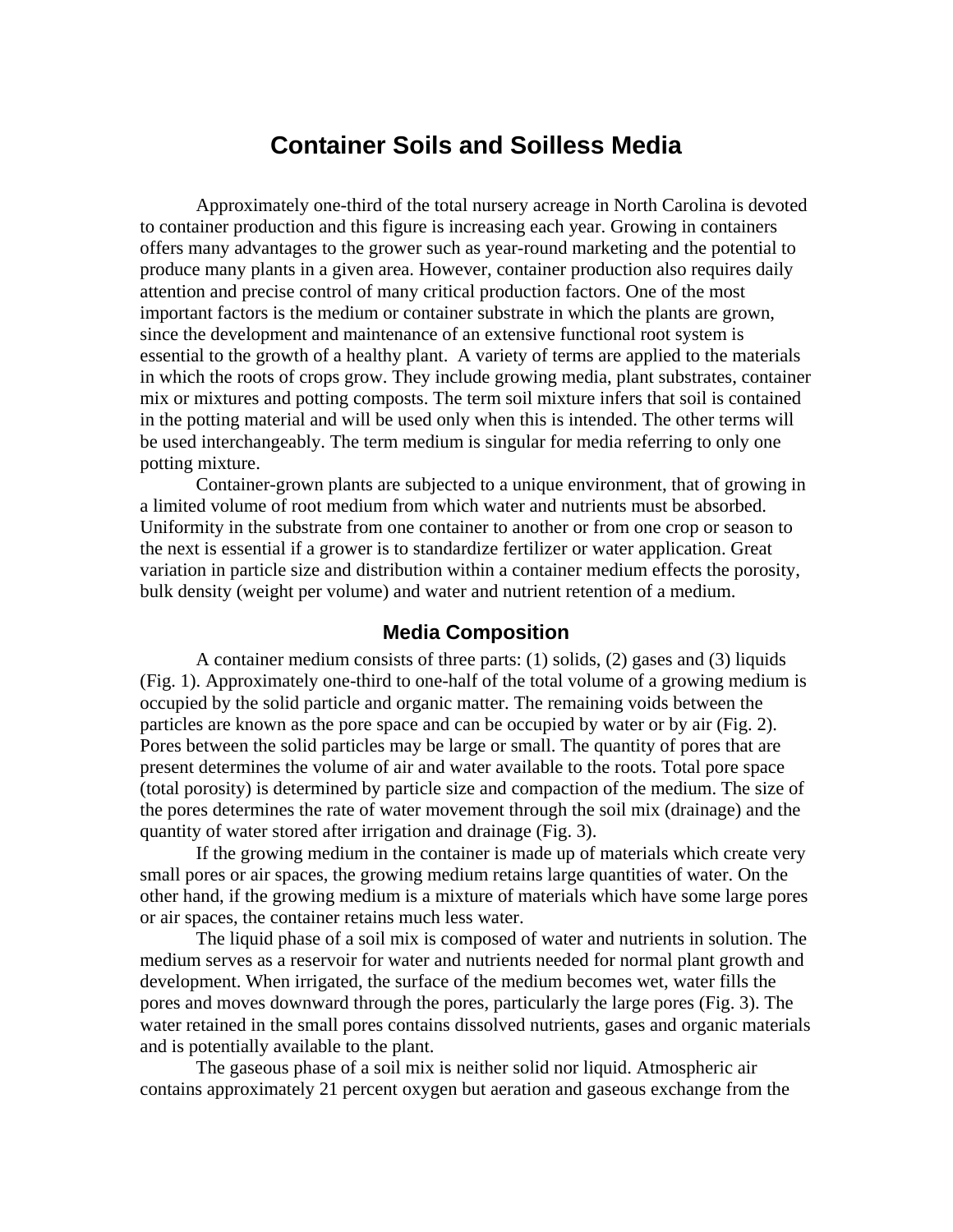air to the soil mix may be restricted such that oxygen  $(0<sub>2</sub>)$  may range between 0 and 21 percent (Pokorny, 1979). Carbon dioxide  $(C_2)$  may range well above the .03 percent atmospheric content (Fig. 4).

All living cells including plant roots need oxygen for respiration and give off carbon dioxide. To maintain adequate  $O_2$  and  $CO_2$  levels in the medium, gaseous exchange must occur with the soil atmosphere. High  $CO<sub>2</sub>$  levels have even been reported to be detrimental to root growth (Whitcomb, 1979). An  $0<sub>2</sub>$  content of soil atmosphere below 12 percent inhibits new root initiation. Oxygen levels between 5 to 10 percent are too low for established root growth and development, and at levels of 3 percent, roots do not function. Below 3 percent oxygen content, roots die and decompose (Pokorny, 1979).

# **Container Effect**

Container soils have less volume and are shallower than ground beds or field soils. Because of this "container soil effect," an excellent garden or field soil placed in a container will remain saturated following watering and drainage. The result is poor soil aeration and plant growth. The type of container is irrelevant assuming that drainage openings are of adequate size and do not restrict flow after it is released from the soil. The increased water retention is due to a change in the length of the column affected by gravitational pull (Mastalerz, 1977).

#### **Height of Column**

The effect of container shallowness can be demonstrated with an ordinary cellulose sponge (Spomer, 1974). The sponge is saturated and placed flat in a pan (Fig. 5). The sponge-like soil is permeated by pores which are full of water when the sponge is saturated. If after the sponge ceases to drip, it is turned on its side, more water drains into the pan (Fig. 6). After it once again ceases to drip, if stood on end, additional water will drain into the pan (Fig. 7). Each time the height of the column is increased, water content decreases.

It follows that the deeper the container medium, the lesser its surface and average water content following watering and drainage.

The water and air content is a function of height for the same soil placed in containers of three different heights. The deepest container is likely too dry and the shallowest container too wet following watering and drainage (Fig. 8).

The effect of placing gravel or coarse materials in the bottom of the container is that of shortening the container and reducing the column length, thus changing the drainage and air-water relationship (Fig. 9).

The diameter of the container has no bearing on drainage. The same growing medium placed in containers of the same depth but of varying diameters will have similar drainage patterns (Fig. 10).

The effects of shallowness can be remedied by incorporating coarse textured amendments into the soil to create large pores which drain despite the perched water table at the bottom of the container.

### **Measurement of a Medium Air Space and Water Holding Capacity**

Table 1 lists water holding capacities, air space and other physical properties of growing media. However, many container mixes or special media a grower might use are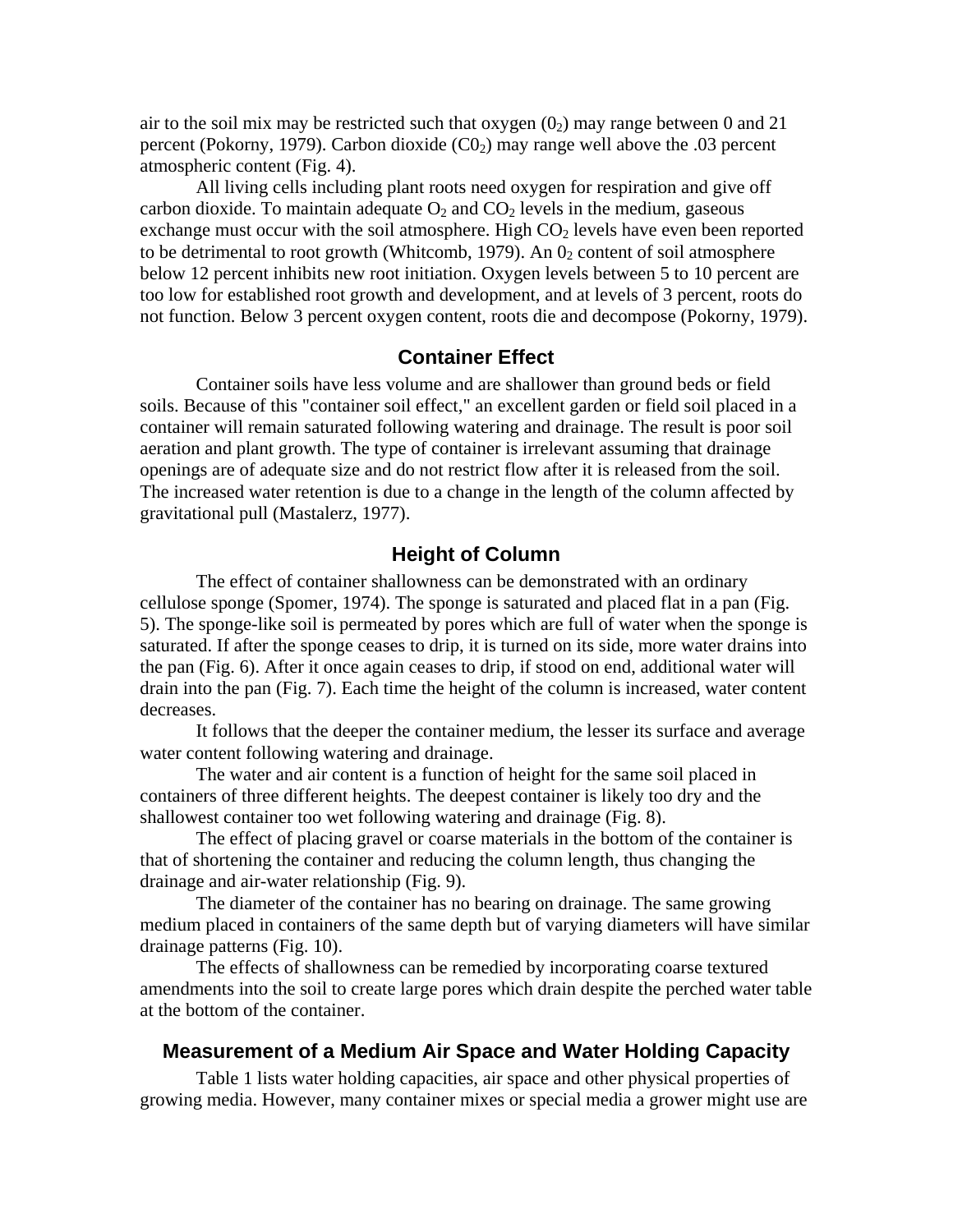not included. Also, due to the effect of container depth, information may not directly pertain to a grower's system. To determine the approximate water holding capacity and drainable pore space of a growing medium, the following procedure can be used (Adapted from G. Gessert, 1976 and Whitcomb, 1979).

The following materials are needed: a measuring cup, masking tape, a pencil or crayon, container in question, a pan and a few containers of water.

Once materials are assembled, proceed as follows:

1. Measure the volume of the container in question. Clean the area around all drain holes and using duct tape shut the holes on the outside of container (Fig. 11). Be sure not to allow folds in the tape which may leak. An alternative method is to place a freezer bag in the container to act as a waterproof liner.

2. Fill the pot with water to the soil lithe or to one- half inch of the brim and mark this point with pencil or crayon. Pour the water from the pot into the measuring cup and record the number of cups or total volume of water held in the pot (Fig. 12).

3. Dry the inside of the pot, but do not remove the tape. Fill the container with the growing medium in question, firm it as though a liner was being planted.

4. Slowly fill the container with a known volume of water until the medium is fully saturated (Fig. 13). When a thin film of free water appears at the medium surface, stop. Add additional water as needed since the growing medium may absorb a sizable quantity. Allow the container to sit for 1 hour or longer. Record the total volume of water added.

This volume represents the total pore space (total porosity) for the growing medium in this particular container. Percent porosity is calculated as follows:

### **Percent porosity = Cups of water required to saturate medium Total volume of the pot (cups)**

5. After saturating the medium, suspend the container over the water-tight pan and remove the tape from the drain holes or puncture the freezer bag through the drain holes (Fig. 14). Allow 5 to 10 minutes to drain or until no more water drains from the pot. *Do not* tilt or tip the container as this increases the length of the column (depth) and will give a false reading.

6. Record the volume of water drained from the container. This volume of drained water is equivalent to the air space in the drained medium. Percent air space is calculated by the following formula:

> **Percent air space = Cups of drained water Total volume of the pot (cups)**

7. The percent water retention or "water holding capacity" of the medium is the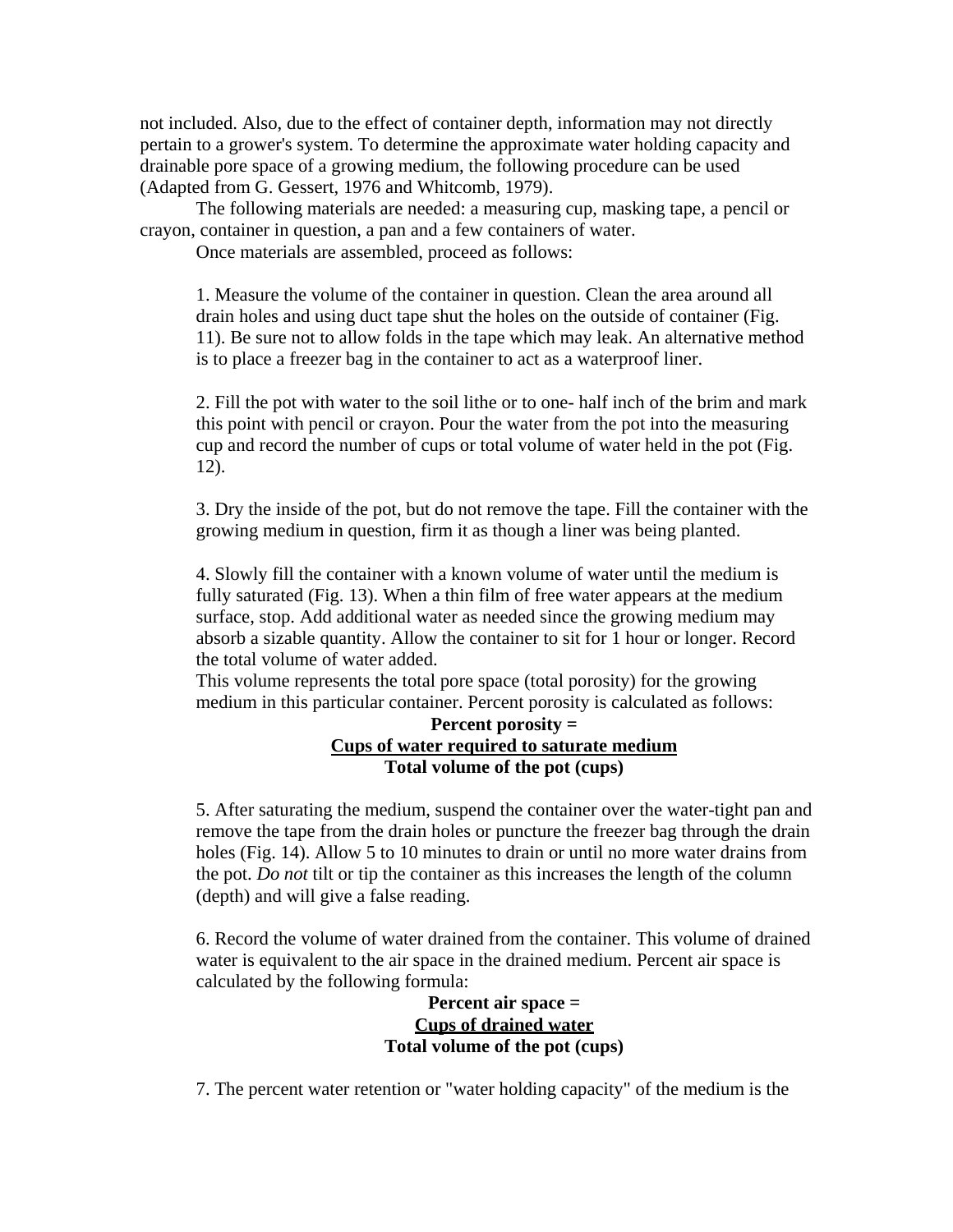difference between the amount of water required to saturate the medium and the amount drained. Water holding capacity is calculated as follows:

#### **Water holding capacity = Percent porosity - Percent air space**

The percent drainable pore space should be 20 to 30 percent for growing most nursery crops. In general, recently mixed media with values below 20 percent are unsuitable for most container plants. Values above 32 percent represent excessive drainage and a limited supply of water. Propagation media is an exception to this rule. In shallow containers or flats, drainable pore space (percent air space) should be 40 percent or higher (Whitcomb, 1979).

It is advisable to test growing media which has been in use for some time. Compaction and shrinkage of media occurs with normal settling, watering and decomposition of organic matter and plant roots may fill some pore spaces. In general, after 6 months values below 15 percent may cause root suffocation, especially if overwatering occurs from irrigation or rainfall.

### **Shrinkage of Container Substrates**

Three types of shrinkage of media occur:

- (1) Shrinkage by expansion and contraction occurs with materials such as peat moss. It expands when wet and contracts or actually pulls away from the sides of a pot when allowed to dry. Culturally, it is important not to let a peat moss substrate dry out or it becomes difficult to rewet. Water added to dry peat moss will be repelled and run between the medium and container rather than be retained in the medium.
- (2) Decomposition shrinkage occurs when medium components decay or break down to smaller particles within the container. Organic components such as sawdust, woodchips, hardwood bark, peanut hulls, straw or corn cobs usually require composting before use in container substrates. Pine bark does not decompose appreciably during production. Decomposition shrinkage occurs when additional nitrogen is applied for plant growth in the container medium. Organic components of the medium tie up the nitrogen as microbes break down cellulose contained in the component. A ratio of carbon  $(C)$  to nitrogen  $(N)$  is used to express the extent to which further decomposition will occur. Fresh hardwood bark has a C/N ratio of 150/1 but after composting will have a C/N ratio of 40/1. An ideal C/N ratio for plant growth is 20/1 but continual fertilization can compensate for further decomposition after composting. In a container, this type of shrinkage actually reduces the volume of medium in the container. Uncomposted components may reduce the volume of a full container at potting to one-half a container of medium 6 months later. Particle size of the medium is also decreased during this type of shrinkage which decreases total porosity, water retention and drainable pore space.
- (3) Space-volume shrinkage occurs because large particles interlock with smaller particles and spaces which were originally pore spaces are filled with finer particles. The greater the difference in particle size between two components, the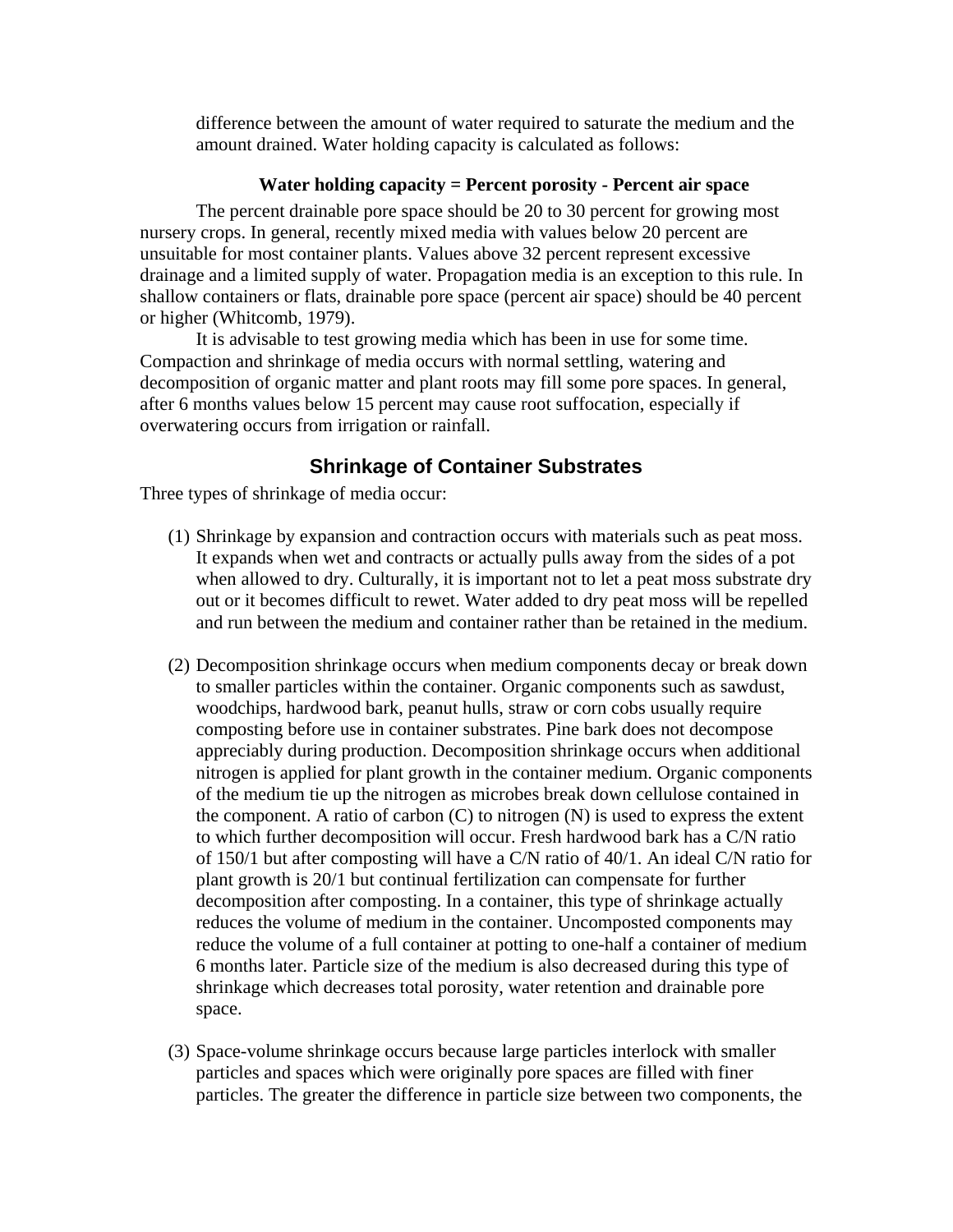greater the space-volume shrinkage. For example, 1 cubic foot of pine bark mixed with 1 cubic foot of sand will not equal 2 cubic feet of medium on a volume basis.

#### **Bulk Density**

Bulk density is the mass per unit volume of a substrate and is expressed as grams per cubic centimeters (g/cm3), kilograms per cubic meter (kg/m3), pounds per cubic foot (lbs/ft3), pounds per cubic yard (lbs/yd) or by any other weight to volume units. Recent trends have been to design potting mixes with low bulk density to reduce labor and shipping costs. However, bulk densities should not be drastically reduced so that the container medium will not support plants erectly. The addition of sand in various ratios to a light, weight component such as pine bark is commonly used to increase bulk density to increase support and anchorage. Large differences in particle size of two components and space-volume shrinkage will increase bulk density but decrease water and nutrient retention and air space.

### **Particle Size Distribution, Bulk Density and Pore Space Relationships**

Pore space and bulk density are correlated with particle size and the range in particle size. For example, 0 to one-half inch screened composted hardwood bark placed in a 1-gallon (3.8 l) container has a dry bulk density of 33 pounds per cubic foot, water retention of 35 percent volume and drainable pore space of 16 percent (Table 1). The total porosity, a sum of water retention and drainable pore space is 51 per- cent. Builders sand has a bulk density of 104 lbs/ft<sup>a, 27</sup> percent water retention, 9 percent air space and total porosity of 36 percent. In a 1:1 (by volume) combination, all factors are intermediate for the two components. However, if a grower potted some plants in 100 percent hardwood bark and others in 1:1 he would need to manage them differently. In comparison to 100 percent hardwood bark, bulk density is increased in the 1:1 mix and water retention, air space and total porosity are decreased. The sand has apparently filled in some spaces which were pore spaces in the hardwood bark reducing air space and water retention. The 100 percent hardwood bark would require less frequent irrigation. The 1:1 mix should not be used in shallow containers because the medium would remain too wet with too little air space for good plant growth.

#### **Cation Exchange Capacity and Nutrient Retention**

The retention of nutrients by a container substrate is normally measured by cation exchange capacity (CEC). Plant nutrients are usually applied to a medium as salts (charged long). Cation exchange capacity is defined as the sum of exchangeable cations or bases that a medium can absorb per unit weight and is expressed as millequivalents per 100 g (meq/100 g) media. The larger this number, the greater its cation exchange capacity. As an example, sphagnum peat moss has a high CEC of 100 to 120 meq/100 g where perlite has a CEC of 1 to 5 meq/100 g. Cations associated with plant nutrition are  $Ca_{++}$ , Mg<sub>++</sub>, NH<sub>4</sub>+ and K<sub>+</sub>. In addition to cations, plants also require negatively charged anions such as nitrate (NO<sub>3</sub>-), chloride (Cl-), sulphate (SO<sub>4</sub>-) and phosphate (HPO<sub>4</sub>"). A total of 16 elements are considered necessary for plant growth and 13 must be provided to the plant. Many of the minor elements required are provided in media containing soil and the soil should be tested to determine nutrient content.

In soilless media, all nutrients required for plant growth must be provided.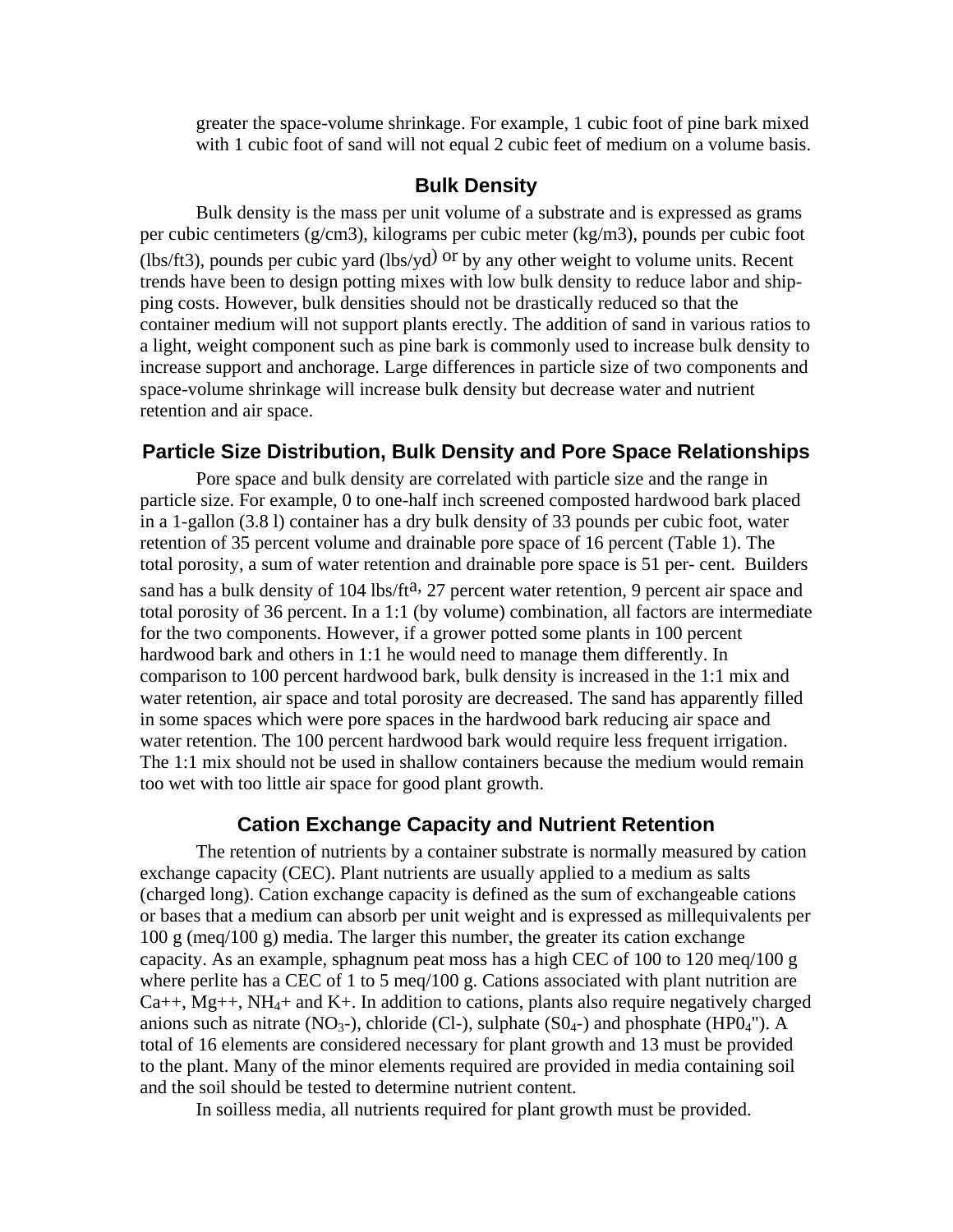Soilless media are commonly amended with minor elements of which several commercial products are available, dolomitic limestone (dolomite) which provides  $Ca++$  and  $Mg++$ and effects pH, and often superphosphate for root development. Nitrogen, potassium and phosphorus are usually supplied in greater quantities relative to other nutrients since plants require larger amounts of these elements. Dolomite regulates pH in components such as pine bark which become acidic as decomposition proceeds. Dolomite keeps the pH within a range where most elements are available to the plant. However, dolomite cannot be used in hardwood bark media. As a result, calcium and magnesium are often supplied through addition of gypsum (CaS04) and magnesium sulfate [MgSO, (epsom salts)].

The term pH is the measure of acidity or alkalinity of a potting substrate. It is expressed on a scale of 0 to 14 with 7.0 being neutral, above 7.0 alkaline and below 7.0 acidic and 5.2 to 6.2 considered to be optimum for plant growth. When pH in a potting medium is below 5.0 or above 7.0 the availability of some essential elements may become restricted. The pH of a medium can be adjusted prior to potting but the amount of material required for adjustment depends upon the components in the mix. In general, to increase (or raise) pH 0.1 units add 1 pound of dolomite per cubic yard potting medium (Koths, et al., 1976). For example, to increase pH from 4.2 to 5.2, incorporate 10 pounds of dolomite into each cubic yard of potting mix.

To reduce pH, 1.0 units elemental sulfur can be incorporated at the rate of 1 pound per cubic yard (Evans and Wagner, 1979) or 1 pound per 100 square foot. Aluminum sulfate and iron sulfate can be used at 1 pound per 100 square feet to lower pH 0.2 units (Koths, et al., 1976). The pH of a medium changes very slowly over a period of time and if pH of a potting mix is adjusted before potting, pH problems during production are unusual.

#### **Soluble Salts**

Soluble salts refer to all the soluble nutrients or long present in the growing medium (Warncke, 1975). A measure of soluble salts of a medium will give a general indication of the available nutrient status. However, the soluble salts level within a container changes hourly. After drainage has occurred and following irrigation, all the soluble nutrients are dissolved in the water that is present in the container. As water is lost by evaporation or transpiration, the concentration of soluble nutrients increases. If the soluble salts concentration becomes too high, water will be drawn from the plant and injury can occur. Since the nutrients are soluble, the problem can be solved by leaching or irrigating. A low soluble salts level indicates that nutrient levels are too low to support continued growth. A soluble salts reading does not, however, indicate what elements are deficient.

A complete analysis of the growing medium (such as conducted when samples are sent to the state soils lab) is necessary to determine nutrient balance. A grower can, however, measure soluble salts with a solubridge. Such an instrument can help a grower avoid costly mistakes.

### **Pasteurization and Fumigation**

Topsoil may contain disease organisms (bacteria, fungi, viruses), nematodes, insects and weed seeds which need to be eliminated before use as a growing medium. As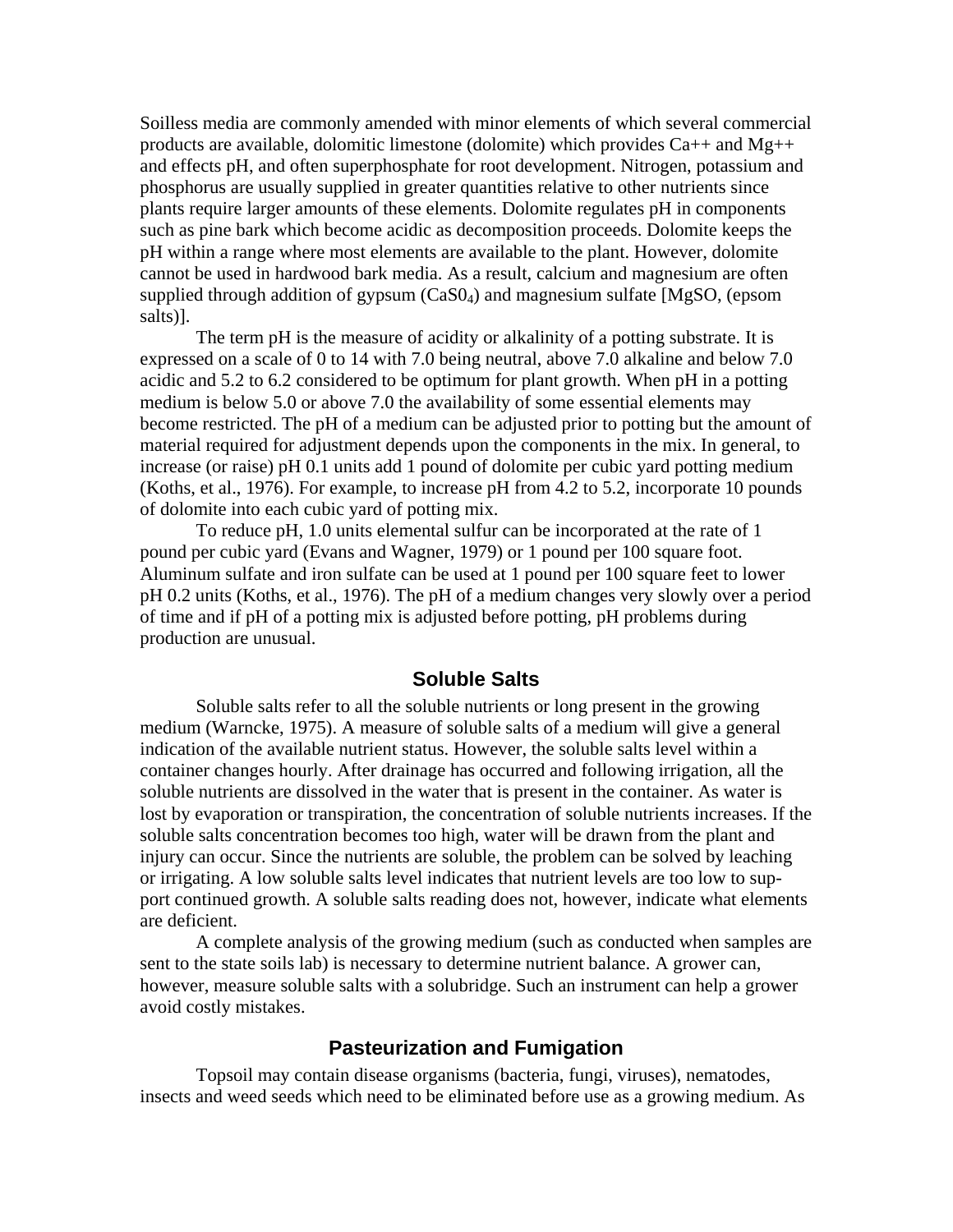a result, pasteurization or fumigation is required. Most plant pathogenic organisms can be controlled by heating soil to a temperature of 140°F (60°C) for 30 minutes (Mastalerz, 1977). Weed seeds require higher temperatures and 180°F for 30 minutes is generally considered optimum for elimination of all undesirable organisms. Heat penetration is best with moist soil. Steam provides the best heat treatment for stationary soils, dry heat can be used with soils which are rotary mixed during pasteurization. Several methods of steam pasteurization are available. The Thomas Surface method (Hartman and Kester, 1975) utilizing perforated pipes laid on the soil surface and covered with a steaming tarp can be used to steam pasteurize ground beds, soil containers, soil bins or soil on potting tables. Steam can also be introduced into modified cement mixers to pasteurize soils while mixing. These methods require a steam source or generator. A relatively new technique of steam pasteurization is aerated steam pasteurization where air is mixed with steam through use of an aerated steam generator (Aldrich, et al., 1974). The air provides better penetration into the soil mass and permits temperature regulation to about 160°F, and reduces the danger of manganese toxicity which occurs when soils are overheated. A portable steam aerator is often used with a portable soil wagon. Both the steam aerator and the soil wagon can be purchased through greenhouse and nursery equipment suppliers; however, a steam source or generator is required.

Chemical fumigation can substitute for steam pasteurization (Mastalerz, 1977). Disease organisms are more difficult to kill with chemical fumigants than insects, nematodes and weed seeds. Methyl bromide plus 2 percent chloropicrin (Dowfume MC-2) can be injected under a plastic cover. Best results are achieved with moist soil at 50° to 90°F. Fumigation requires 48 hours and potting mixtures must be aerated for periods up to 10 to 14 days before potting. Methyl bromide plus 2 percent chloropicrin is very toxic and should be applied by a licensed pesticide applicator.

Other potting materials such as peat moss, pine bark and sand can be pasteurized or fumigated but many times are not. Peat moss and barks are not technically sterile since they contain various microorganisms. However, these microbes are usually not pathogenic. Occasionally, grower problems, especially in propagation media are traced to materials which were not pasteurized. Many growers consider sand and other aggregates inert and free of organisms. However, sand can and often does contain weed seed and other pathogens and pasteurization or fumigation may be the best policy. Vermiculite and perlite are heated to very high term- peratures to produce them and so are initially free of pathogenic organisms. Composted materials such as hardwood bark reach temperatures as high as 160°F and are therefore relatively pathogen free. Good sanitation practices are the key to avoiding most pathogenic problems associated with soilless potting mixtures. If clean materials are purchased, covered and stored away from possible contamination such as water runoff or discarded plants from growing areas, disease, insect and weed seed problems will be greatly reduced.

#### **Components for Growing Media**

Nursery crops can be grown in virtually any non- toxic substance that provides anchorage, water, oxygen and essential elements. However, some materials are easier to use and manage (Havis and Hamilton, 1976) and generally mixtures of two or more materials are used to provide the desired air space, moisture and nutrient retention and bulk den- sity. Potting components may be somewhat regional in use because of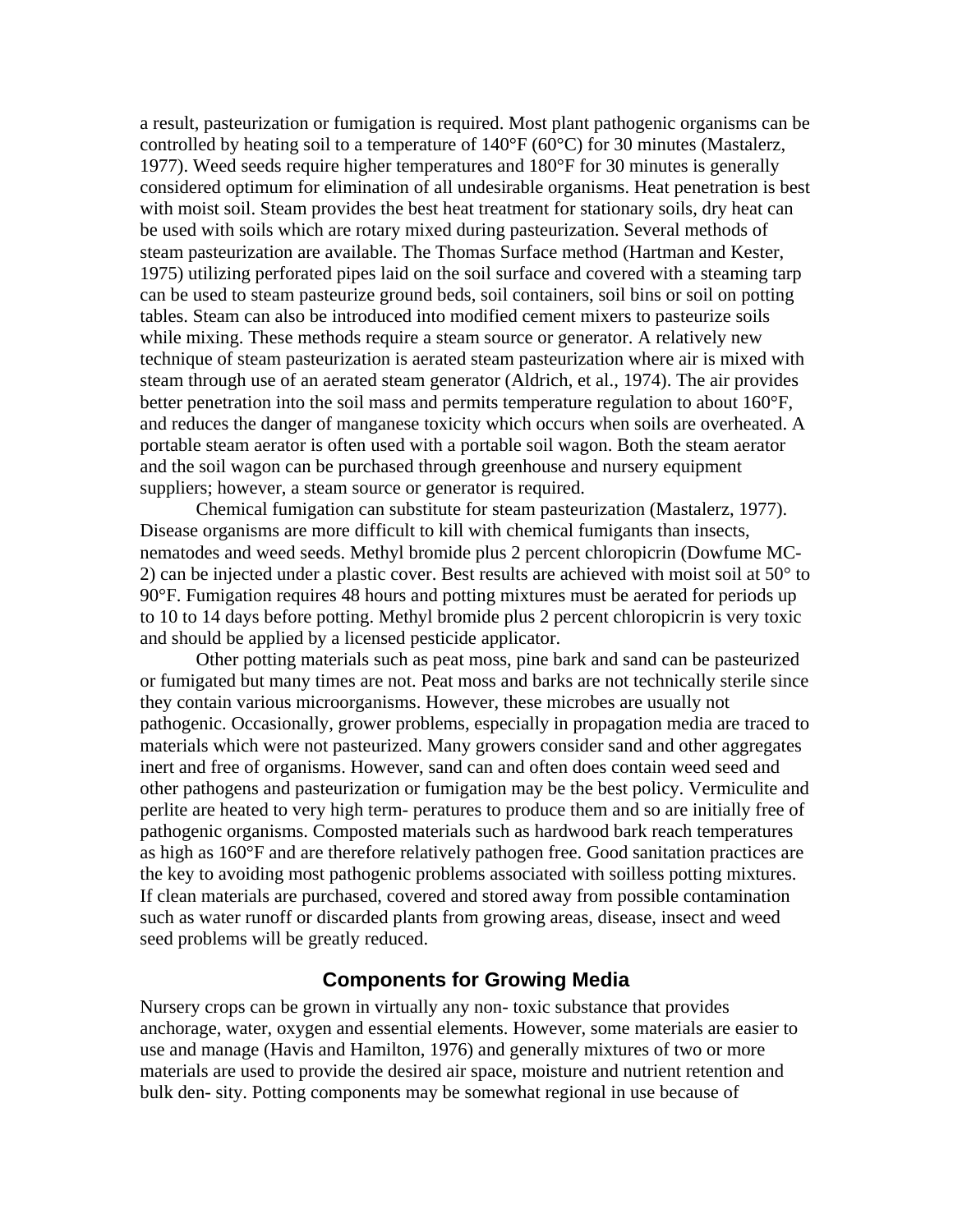availability. However, components such as peat moss, vermiculite, perlite and now pine bark are widely available to growers regardless of location. Sand and soil, although common to all nur- sery production areas, vary widely in their physical, chemical and biological makeup. Use of fine sand in a potting mixture requires different management than when coarse sand is used. Table 2 lists criteria which should be considered for use of a material in a potting mixture.

Components of a potting mixture are often selected by growers according to their cost as well as their availability and the growers experience with potting material. Although cost is important, it should not be used as the sole consideration as it can drastically effect the survival, growth and quality of plants produced. As an example, pine bark in the southeast has traditionally been cheap and easy to obtain. Mixed with sand in various ratios it was easy to manage and it produced quality plants. Today some shortages and higher prices occur. Many growers now choose to try other materials such as peanut hulls, sawdust and hardwood bark. To use these materials requires different management and possibly additional steps such as composting to grow high quality plants. If short cuts are taken, plant survivability, growth and quality will be sacrificed. Some materials may be too difficulty manage to be used efficiently. Growers should experiment with small blocks of plants when new materials are tried rather than jeopardizing an entire crop. Test blocks will also provide comparisons to present materials and procedures being used. Criteria which should be considered for use of a material in a potting mixture include:

- 1. Effective in producing good drainage and aeration,
- 2. Biologically and chemically stable when pasteurized,
- 3. Low in soluble salts,
- 4. Readily available in uniform grade,
- 5. Economical,
- 6. Capable of retaining moisture and nutrients to meet plant requirements,
- 7. Light in weight,
- 8. Easily incorporated into mixture,
- 9. Acceptable pH (Matkin, et al., 1957).

# **Soil**

Soil is used as a part of a potting medium by some nurserymen. However, topsoil supply, uniformity and quality are difficult to maintain and soil must be pasteurized or fumigated. Pasteurization of some soils at high temperatures creates additional problems such as manganese toxicity and an imbalance between ammonifying and nitrifying bacteria. The high bulk density of a soil medium increases handling labor and cost of shipping plants. The principal advantage of soil in the potting medium is the ease of plant nutrition since minor element deficiencies are not common, and nitrogen and phosphorus exchange is enhanced. Soil also has a high buffering capacity which lessens the hazards of excessive nutrient application. In addition, many nurserymen believe that a soil medium aids in the establishment of container plants in the landscape.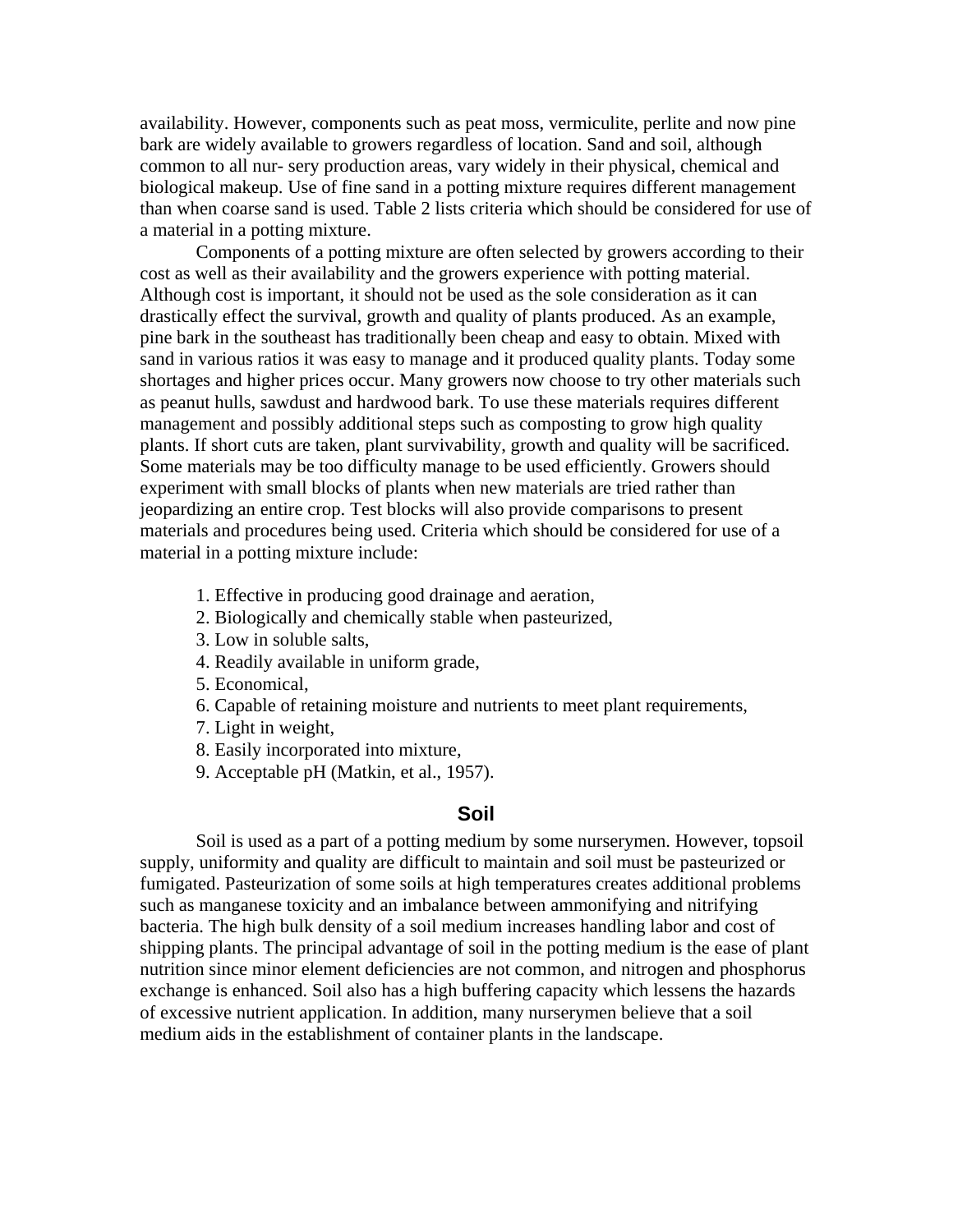### **Sand**

The particle size of sand is a critical factor in selection for use in a potting medium. Sharp sand or builders sand (5/64 or 2 mm) is preferred (Mastalerz, 1977). Sand is used in a medium only to add bulk density. In Table 1 it can be seen that builders sand weighs 104 lbs/ft3. This weight aids in keeping container plants upright. Sand retains only 27 percent water by volume and only 16 percent water by weight. The air space after drainage is a very low 9 percent and raises the question of use as a propagation medium. When combined with other medium components, sand decreases air space and would be expected to decrease water retention. However, if combined with clay soil, particles interface very closely, eliminating pores so drainage occurs very slowly. This will also occur when great differences exist between particle sizes of components so fine sand should be avoided.

#### **Peat and Peat Moss**

The terms peat, peat moss or moss peat refer to several materials that are similar in origin but distinctly different in their botanical composition and physical and chemical properties. Peats are organic materials formed by accumulation of specific plant species which are partially decomposed by aerobic conditions. The type of plant material and its degree of decomposition determine the value for use in growing media. Peat is classified into four distinct types (1) sphagnum moss peat; (2) hypnaceous moss peat; (3) reed and sedge peat; and (4) humus peat or muck (Mastalerz, 1977).

- 1. Sphagnum moss peat-Principal sources of sphagnum peat moss are Germany, Canada and Ireland. More of the criteria for selecting ingredients for a growing medium are met by sphagnum peat moss than any other material. It is readily available although German peat moss, which is preferred to Canadian or Irish peat moss, is more expensive. Sphagnum peat moss is acid in pH but easily adjusted with dolomite. It is low in soluble salts, long-lasting in a substrate, uniform in composition and effectively improves drainage and aeration. Yet it has high water and nutrient retention. Values in Table 1 show that sphagnum peat moss absorbs 7 times its dry weight in water and has 59 percent by volume water retention and after drainage has 25 percent by volume air space. When combined with bark and sand in equal volumes these characteristics of peat moss enhance water retention and air space characteristics in the mixture. Two grades of sphagnum peat moss are available. Poultry litter grade is coarse and works well for amending ground beds or for incorporating in a backfill for planting landscape plants. Horticultural grade is finer in particle size range and grade and is best for potting media. Dry peat moss is hard to wet and sheds applied water. Therefore, before use, it must be soaked. Many times wetting agents are added to accelerate wetting.
- 2. Hypnaceous moss- This peat is comparable to sphagnum peat moss in many of its properties. It decomposes more rapidly than sphagnum peat moss but can be used in potting mixtures. Many of these peats are available from northern sections of the United States.
- 3. Reed and sedge peats- These peats are usually brown to black in color, finer in texture, less acidic and less fibrous than sphagnum peat moss. They also contain some colloidal plant residues, wood, silt and clay particles. Reed and sedge peats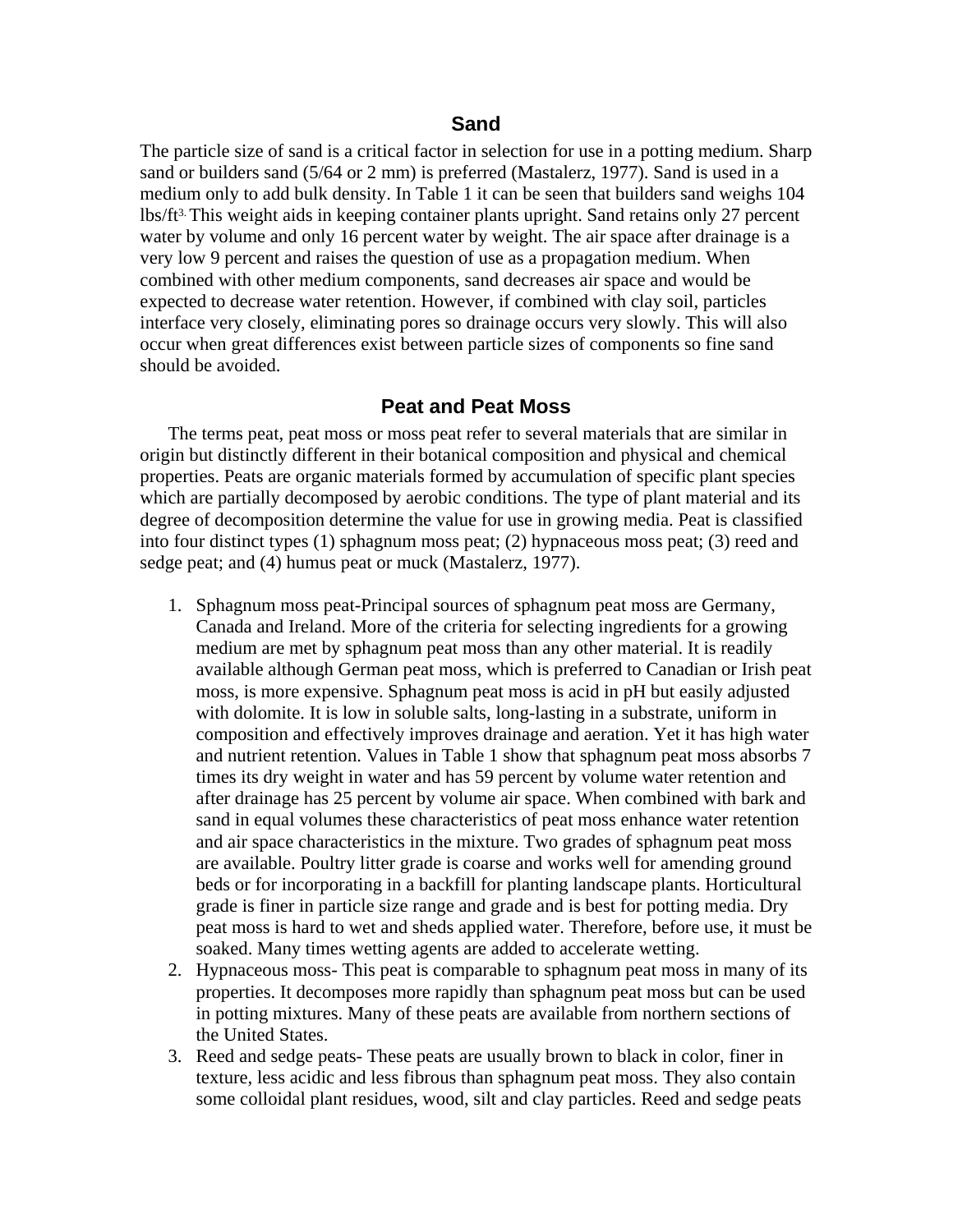decompose rapidly in a potting mix, and therefore are not recommended for such use.

4. Humus peat or muck- These peats are extensively decomposed, brown or black in color, finely textured and often contain large quantities of mineral particles such as silt and clay. When used in potting substrates they do not enhance drainage or aeration and are considered to be undesirable. A principal source is from poorly drained areas in the southeastern United States.

#### **Perlite**

Perlite is heat-expanded volcanic rock. It has low cation exchange capacity and low waterholding capacity (19 percent volume, Table 1). When used in a medium it increases aeration (56 percent by volume) and reduces bulk density (6 lbs/ft3). It will not compact in a mix but has a tendency to float and separate from the other components when watered. Perlite should be considered for use only in propagation media for nursery crops. It is much too light and causes too much of a reduction in bulk density to be used as a container mix component.

#### **Vermiculite**

Vermiculite is an aluminum-iron-magnesium silicate (mica). Deposits are found in the Carolinas as well as other areas of the United States and several foreign countries. It is produced by subjecting raw vermiculite to temperatures of  $1400^{\circ}F (745^{\circ}C)$ . In its expanded form it has a high cation exchange capacity, a pH of about 7.0 and contains large amounts of potassium and magnesium which are available to plants. As seen in Table 1, vermiculite has a low bulk density, approximately 7 lbs/ft<sup>3</sup>, but is easily compressed when combined with heavy components such as sand or soil. Only horticultural grades should be used although particle sizes are available from very fine for seed germination to coarse particles. Vermiculite, like perlite, should be considered only for propagation media for nursery crops and does not belong in a container potting substrate because of its tendency to compact.

#### **Manure**

Manures are not recommended as a potting medium component. They may contain weed seeds and pathogenic organisms and pasteurization is not compatible with their use. The organic matter is high in protein and other nitrogenous compounds which are coverted to ammonia and nitrites (Mastalerz, 1977). This process begins as soon as the manure is produced and continues at a rapid pace. Ammonia toxicity is commonly associated with manure use. The severity of ammonia toxicity is reduced with well-rotted manure but its effects on soil structure are limited and the media deteriorates with long term crops. From the stand point of standardizing growing media, manures are extremely variable. In addition, handling and storage methods have marked effects on the structure of manure. Manures contain approx- imately 0.6 percent nitrogen, 0.15 percent phosphoric acid and 0.48 percent potassium. A ton would supply 12 pounds N, 3 pounds P and 9.5 pounds K, and would amount to approximately \$3 of nutrient value. Calcium, magnesium, sulfur and minor elements are also found in manures but these elements are more easily and safely applied in known quantities by commercial products. Plant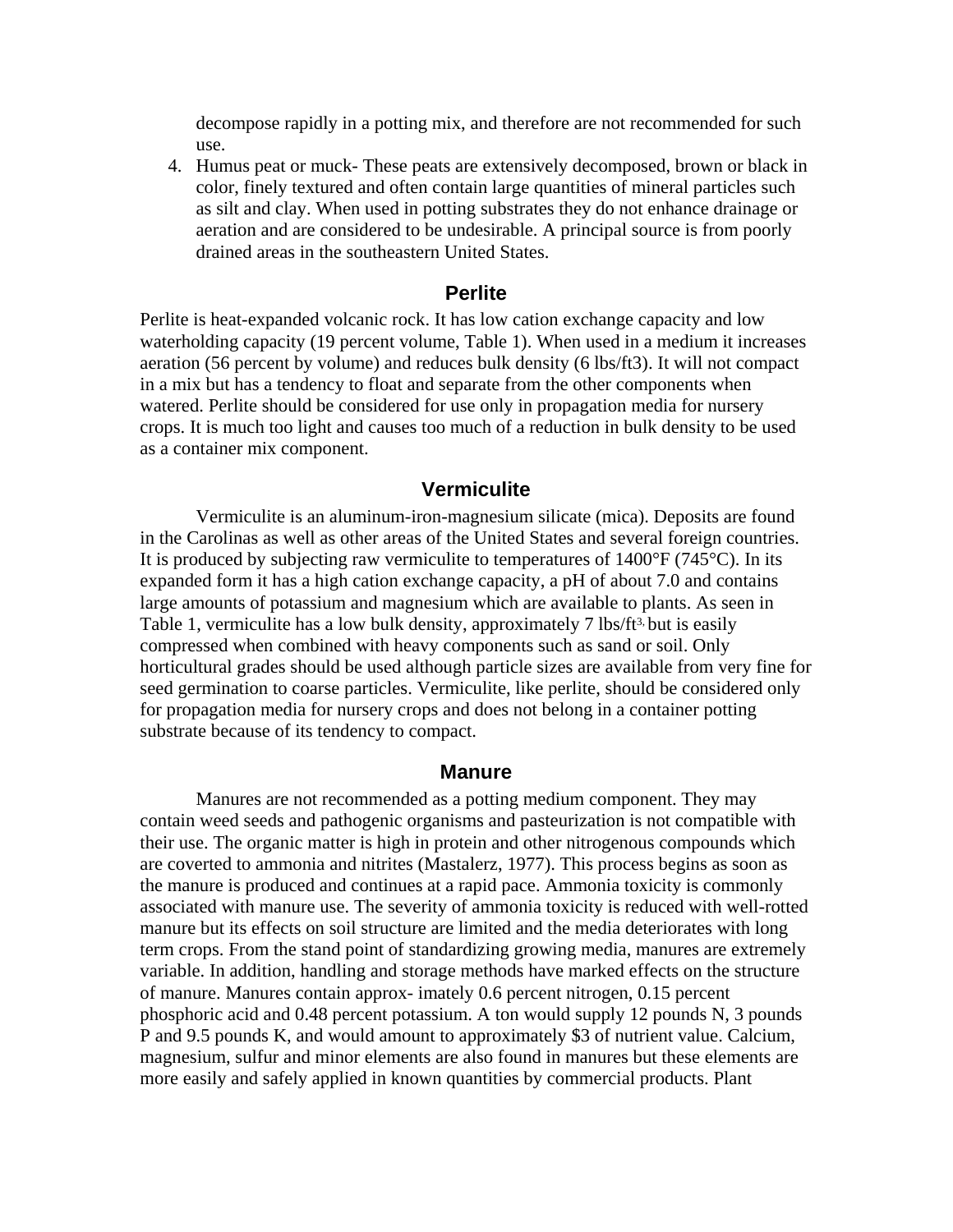nutrients applied in the form of manure are no more effective in stimulating plant growth than nutrients applied from chemical fertilizers.

#### **Pine Bark**

Pine bark is the most common container mix component for nursery crops in the southeast due to ease of use and availability. Presently, there is some concern that pine bark shortages may occur in the future. The amount of pine bark processed by the sawmill and pulpwood industry will not likely decrease. However, the demand for pine bark and therefore its value are increasing. Large quantities of pine bark are shipped from North Carolina and other southeastern states to northern states for use in nursery and floricultural operations. Container mix components, such as composted hardwood bark and peat moss, utilized in the Northeast and Midwest are now so expensive that pine bark shipped to these areas is comparative in cost and possibly less trouble to use. In addition to the increased demand from the horticultural industry, pine bark can also be used for fuel and provides as much as 9000 BTU/lb (Ince, 1977). The fuel value of bark is approximately \$15 per ton or between \$3.80 and \$7 per cubic yard (calculated from Allison, 1976). Southern nurserymen can therefore expect to pay as much as the fuel value for pine bark in the future.

### **Debarking and Grinding**

Various types of debarkers are now used (Hoitink and Poole, 1979). Ring and drum debarkers remove little wood from logs and generally yield bark with a wood content of less than 10 percent. Rosserhead debarkers used at sawmills remove considerable wood in addition to bark. The percentage of wood in this bark may vary depending on the time of year at which bark **is** removed from logs. Hosmerhead debarkers follow the contour of the log and remove less wood than Rosserhead debarkers and, therefore, are more suitable.

Recently, whole tree chippers have been introduced by the paper industry. Entire trees are chipped in the field and bark is separated from woodchips at the mill by screening. These screenings may contain up to 60 percent wood and are not suitable for use in container media unless they are composted for long periods, perhaps for several years. In addition to causing nitrogen deficiency in plants, an excessive amount of wood in bark decreases and actually negates the suppressive effect of bark compost. Saw- mills that wish to produce bark for container media need to dispose of sawdust and woodchips separately.

### **Pine Bark--Particle Size**

One advantage of using pine bark in a potting medium is its resistance to decomposition. Another advantage is that it can be hammer milled and screened to provide a uniform material that is reproducible. Pokorny and Delaney (1975) have shown that milled pine bark, with 70 to 80 percent of the particles in the range of 1/42 to 3/8 inches in diameter and 20 to 30 percent of the particles smaller than 1/42 inch, is very satisfactory as a potting medium component. If pine bark is too coarse, water retention will not be adequate for plant growth. Conversely, if too many fine particles are present, excess water and poor aeration can result in poor plant growth. For this reason, pine bark used alone as a potting medium is usually screened to one-fourth inch to eliminate large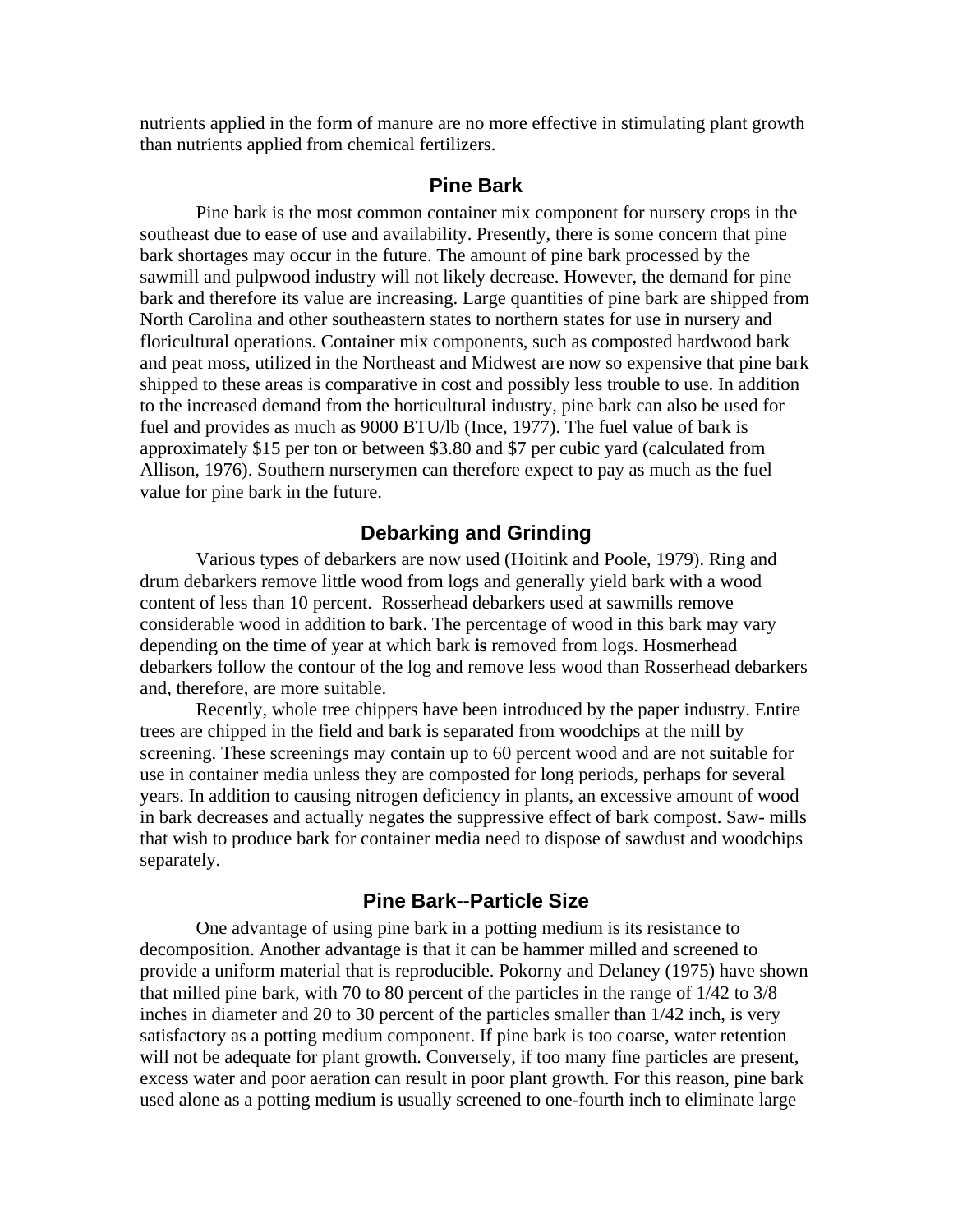particles. In Table 1, 0 to one- fourth inch pine bark samples had greater bulk den- sity and water retention and less drained pore space than 0 to one-half inch samples.

#### **Pine Bark Composting**

Composting is a process comprised of a series of biological processes that decompose cellulose (xylem and cambium fibers) from bark (Poincelot, 1975). In contrast to hardwood bark, composting pine bark has not been shown to be highly beneficial since bark from softwood species of the southeast such as loblolly, slash, white shortleaf and longleaf pine contain small amounts of cellulose (Pokorny, 1979). Nevertheless, nurserymen have preferred to use aged pine bark in contrast to fresh pine bark. This may be due to the particle size distribution because fresh pine bark might have a greater percentage of coarse and fine particles (Pokorny, 1975, 76).

Self and Pounders (1974) reported that many plants grew well when potted in fresh pine bark potting mixes and if pine bark was composed first and potting delayed 60 days, excessive salt accumulation occurred. Pokorny (1979) has conducted laboratory tests which show approximately one- fourth pound nitrogen per cubic yard will provide adequate nitrogen for microorganisms acting upon pine bark unless excessive amounts of wood or sawdust accompany the bark. This quantity would be provided in a normal fertilization program.

# **Pine Bark pH**

Pine bark is acidic and may range from 3.9 to 5.4. A preplant addition of dolomite at a rate of 4 to 15 pounds per cubic yard is necessary to raise the pH to a suitable growing range. Dolomite may require a few weeks to stabilize pH.

#### **Pine Bark--Sources of Nitrogen**

Nitrate base fertilizers (calcium nitrate, potassium nitrate) appear to be preferred nitrogen sources for fertilization in comparison to ammonium sources of nitrogen (Pokorny, 1978). When over 50 percent of the nitrogen is supplied as ammonium, plant growth appears to be depressed, possibly due to ammonium tie up in bark particles rather than ammonium toxicity. Slow release fertilizers containing nitrate N have given good growth.

#### **Pine Bark Mixtures**

A wide range of potting media have been used with successful results (Bosley, 1967; Joiner and Conover, 1965, 1967; Lunt and Clark, 1959). The key to use of various mixes is learning proper management. Pine bark and sand substrates 3:1, 2:1 and 1:1 (by volume) are commonly used mixtures (Pokorny and Delaney, 1976). With each decrease of pine bark volume to sand, it can be seen from Table 1 that bulk density in- creases and air space after drainage decreases. Peat moss can be added to increase water retention of a pine bark sand mixture.

### **Dry Pine Bark Wetting Difficulty**

Below 35 percent moisture content a wetting agent or surfactant must be used to insure thorough wetting of pine bark (Natarella, Airhart and Pokorny, 1978). Growers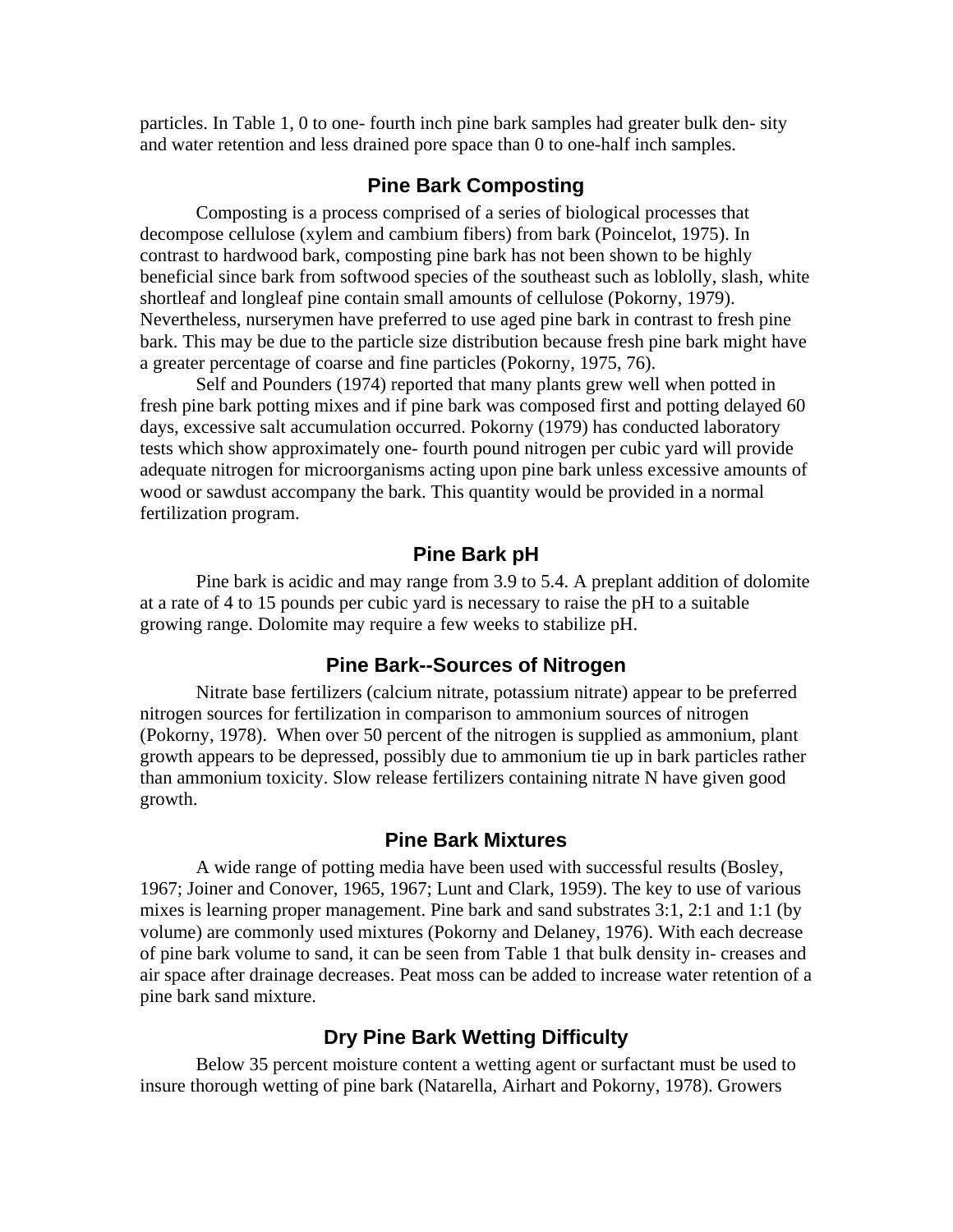often try to increase moisture content in pine bark by placing a sprinkler over the bark pile for several days prior to potting.

# **Hardwood Bark Particle Size of Hardwood Bark**

Hardwood bark should be hammer milled and screened so that all particles pass through a one-half inch (12.5 ram) screen before composting (Hoitink and Poole, 1979). Koranski and Hamza (1978) report best results with one-fourth screened and composted bark. As a potting component Gartner *et al.,* (1971) found approximately 35 percent of the particle sizes should be smaller than 1/32 inch, 10 percent larger than one-eighth inch and the rest between one-eighth and 1/32 inch to insure good aeration and drainage. This is accomplished by hammer milling and screening before composting.

### **Composting Hardwood Bark**

Hardwood harks from species such as oak, maple, poplar and alder are high in cellulose content and decompose rapidly. This rapid decomposition results in nitrogen depletion in the medium and plant stunting when fresh hardwood bark is used in a potting medium. Additionally, plant growth inhibition may occur due to phenolic compounds present in fresh hardwood hark. These plant growth inhibitors break down with aging or composting, but hardwood bark will not fully decompose without addition of nitrogen and composting.

# **Procedures for Composting**

A procedure which was developed by Klett, Garther and Hughes, (1972) for composting states that 6 pounds of ammonium nitrate, 5 pounds of 0-20-0 superphosphate, 1 pound of elemental sulfur and 1 pound of iron sulfate are needed for each cubic yard of bark utilized. Gartner et al., (1970) suggests that urea and ammonium sources should be avoided. Sulfur and iron sulfate are used for pH control and may not he necessary if water is acidic or ericaceous plants such as azaleas are not being grown. These ingredients should be wet and thoroughly mixed (rotary mixing is best), and then stockpiled in piles of at least 3 cubic yards for a minimum of 60 days. Temperatures in the middle of the pile will reach 140° to 160°F then decline. This temperature can he monitored using a thermometer. When this decline occurs, the pile should be rewet and turned (about 4 to 5 weeks after mixing). The temperatures will again rise and decline and at this time the bark mix should be ready for use. Additional turning could be of advantage.

Consider the elements added during composting to be consumed. All the N-P-K fertilizer necessary to grow the nursery crop must still be added; however, hardwood bark has been reported to contain all the minor elements essential to plant growth. Liquid fertilization, top-dressing or incorporation of fertilizer can he used when growing plants in hardwood bark mixes. Lime cannot he added to hardwood bark mixes. The pH (approximately 5.2 to 5.5) rises as the bark ages to 6.8 to 7.0 due to the calcium content. Magnesium deficiencies have occurred and can be avoided with the addition of 1 pound of MgSO4 per cubic yard of mix.

Hoitink and Poole (1979) have reported composting techniques which vary somewhat from Gartner's (1971) procedures. They conclude that ammonium nitrogen is a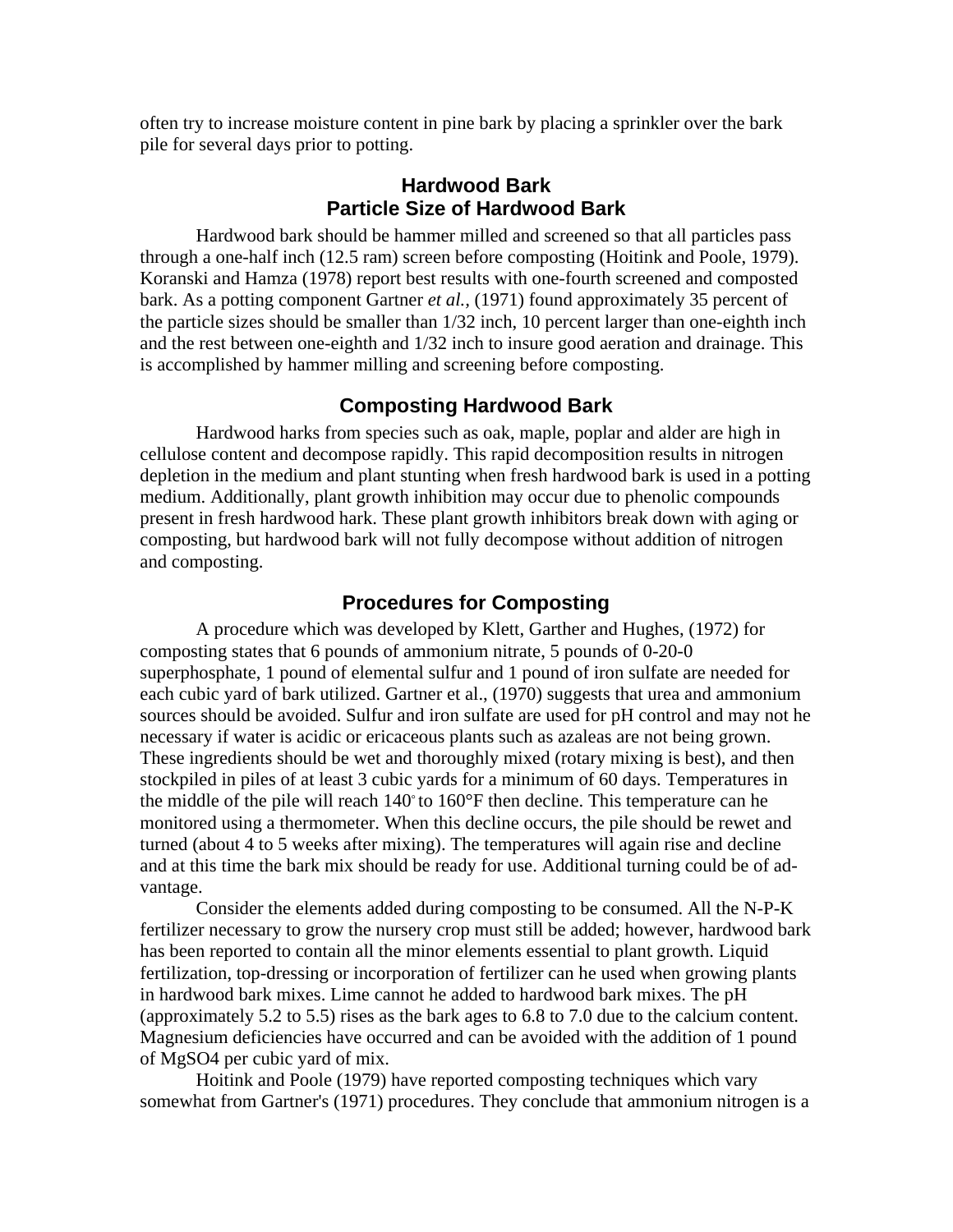better source of nitrogen for composting than nitrate nitrogen and concur that phosphate increases the decomposition rate. However, they state that pH correction with elemental sulfur or iron sulphate three-fourths to 1 pound (.3-.5 kg) each per cubic yard should not be added before composting and that MgS0<sub>4</sub> can he added before or after composting. To supply adequate nitrogen (3.8 pounds of actual N/per cubic yard  $[2 \text{ kg/m3}]$ ) they recommend 4 pounds (2.4 kg/m3) per cubic yard urea and 1 pound (.45 kg) triple superphosphate (0-46-0) per cubic yard (0.3 kg P2Os/ma). Higher rates of ammonia nitrogen seem to increase the length of composting due to high ammonia levels which are toxic to microbial decomposers. Decomposition by this technique should require approximately the same amount of time as Gartner's procedure.

Hoitink and Poole (1979) suggest composting should be done in windrows up to 8 feet in height and 8 feet wide. The windrows must all be turned or air forced through piles with fans. The optimum moisture content of bark during composting using this method is 50 to 65 percent (wet weight basis) contrasting to Gartner's procedure recommending 60 to 80 percent moisture content. In practice, this compares to moistening rather than thoroughly wetting the medium.

Koranski and Hamza (1978) had good success with mixing 5 pounds (2.3 kg) ammonium nitrate, 2 pounds (.91 kg) potassium nitrate, 5 pounds (2.3 kg) superphosphate, 1 pound (.45 kg) magnesium sulfate and 1 pound (.45 kg) iron sulfate each per cubic yard. They concluded microbial activity was more rapid with other forms of nitrogen but a better root system was developed with this process. When composting was prolonged for 6 months to 1 year, greater stabilization was possible and plant growth increased.

#### **Hardwood Bark pH**

Lime cannot be added to hardwood bark mixes at composting or before potting without creating an excessively high pH. Freshly harvested bark initially has a pH of approximately 5.2 to 5.5 and the pH increases as the compost ages, often reaching 6.8 to 7.2. This rise in pH is due to 3.5 to 4.0 percent calcium by dry weight in hardwood bark. The pH of compost prepared with urea is higher than that of ammonium nitrate compost but after composting the pH is similar. Acidic sand is beneficial in pH control of barksand mixes, but sand should be added after composting.

# **Suppression of Disease and Nematode Infestation in Composted Hardwood Bark Media**

Composting involves self-heating at *high* temperatures up to 160°F (71°C). In effect, this is a form of pasteurization and kills most plant pathogens. Hardwood bark composts also suppress all soil-borne plant pathogens (Hoitink *et al.,* 1974,75,76; Malek and Gartner, 1975).

#### **Hardwood Bark Mixes**

A standard hardwood bark mix has been 2 parts ground bark and 1 part coarse sand. From Table 1 it can be seen that one-half inch (12.7 mm) screened composted hardwood bark has higher bulk density and lower water retention, drainable pore space and total pore space than pine bark. With the addition of sand bulk, density increases and the other values decrease. Therefore, if deep containers are used less frequent irrigation is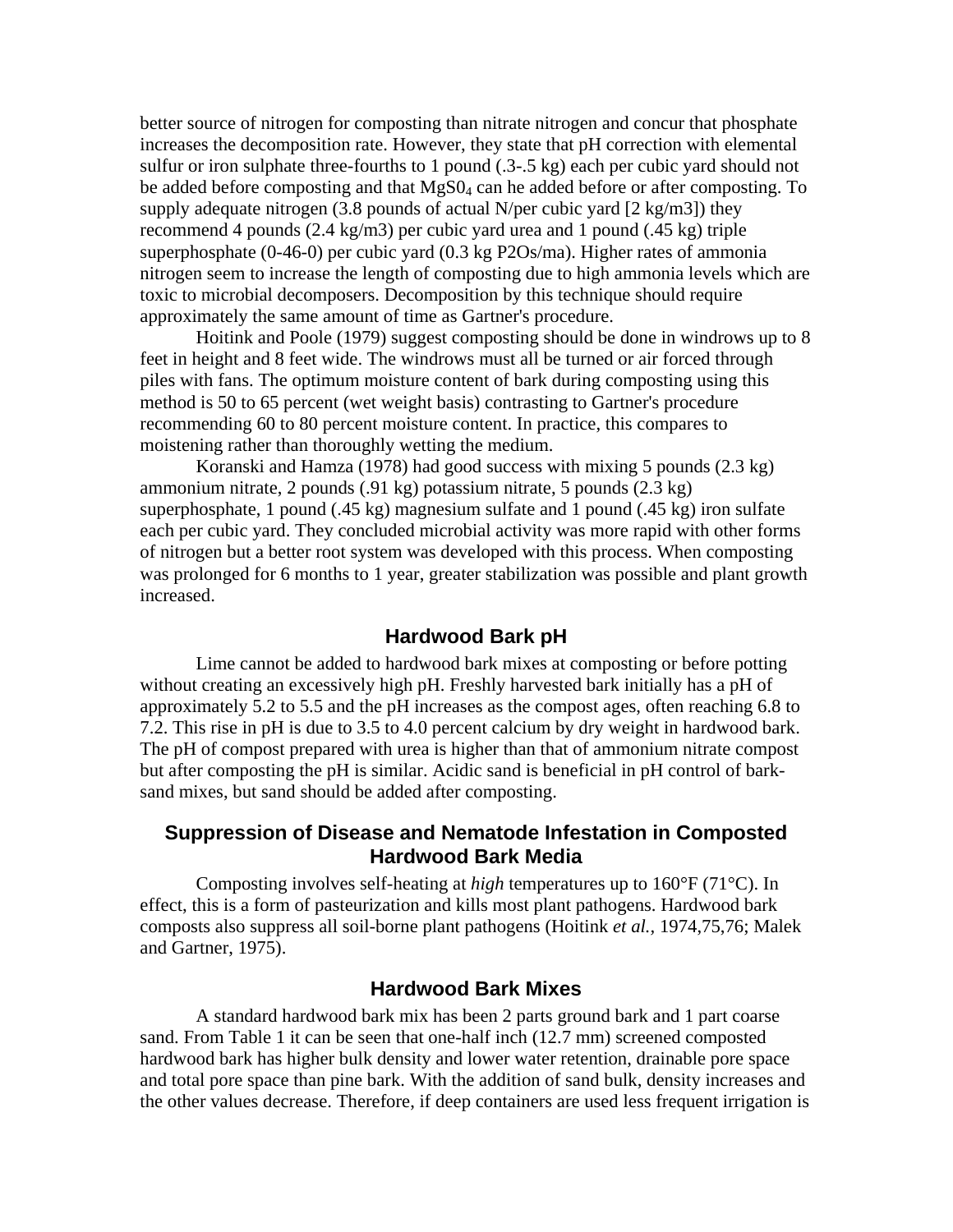required. Other reports show good results with using 4:1 hardwood bark to sand (Gartner, 1979), 2:1:1 bark:peat: sand (by volume) (Scar- borough, 1976) or hardwood bark alone (Smith, 1978). These mixes reduce the chance of over watering which is likely in a hardwood bark sand medium. Hardwood bark is also difficult to wet if allowed to dry out. After potting, plants should be watered thoroughly 2 to 3 times and if difficult to wet a sur- factant should be used. A regular fertilization program has been shown to be essential during the course of plant production.

#### **Sawdust**

Like hardwood bark, plant growth is severely restricted in uncomposted sawdust (Allison and Murphy, 1962; Allison, 1965). This effect is mainly one of a depletion of available nitrogen but walnut and incense cedar sawdust is known to have direct phytotoxic effects. Sawdust has characteristics that make it desirable for use in a growing mix. It has a bulk density slightly less than sphagnum peat moss, has similar water retention but greater air space after drainage than pine bark (Table 1). Large amounts of nitrogen must be added to compensate for nitrogen depletion of sawdust. It is estimated that 2 to 3 per- cent nitrogen by weight is required to compost saw- dust, thus 100 pounds (45 kg) of sawdust would re- quire 2 to 3 pounds (.91 - 1.36 kg) actual nitrogen. Great risk of very high soluble salt levels would occur if this much nitrogen was added while growing a nursery crop. Also hardwood sawdusts decay more rapidly than pine bark sawdust and require about 1 percent by weight more nitrogen to accomplish decomposition (Mastalerz, 1977). Old sawdust has a lower nitrogen requirement than fresh sawdust but full decomposition cannot occur without the addition of nitrogen.

Composting sawdust to achieve full decomposition, however, is also difficult. Aeration of the interior of the pile is necessary for decomposition to continue. Therefore, the sawdust pile would require frequent turning or forced air movement into the pile.

A new process, however, eliminates the need for supplemental nitrogen (Mastalerz, 1977). When sawdust is treated by the fersolin process (Pope and Talbot, Inc., San Francisco, Calif.), it is impregnated with sulfuric acid in the presence of hot gases 2000°F (933°C) to remove cellulose compounds.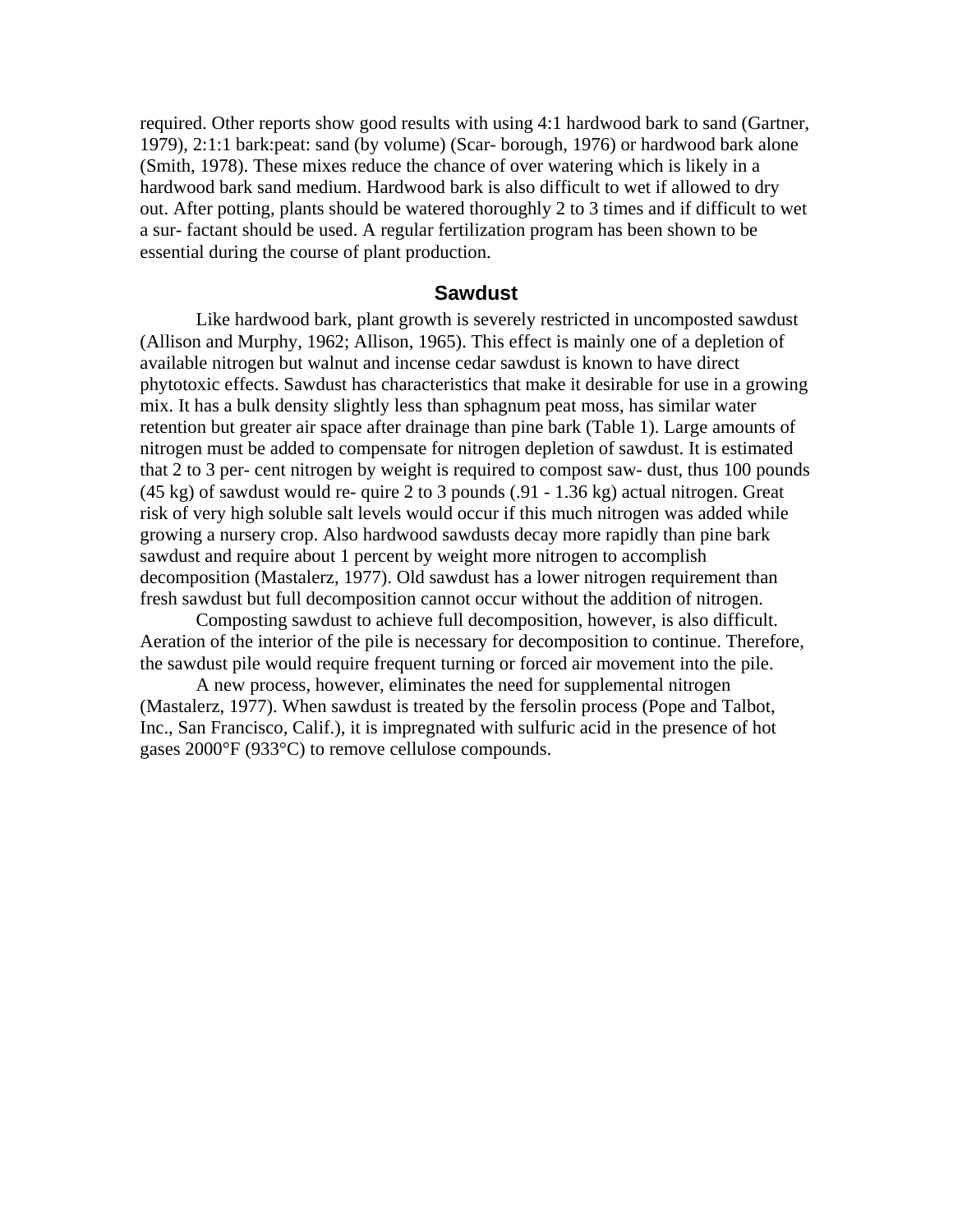

Figure 1. The three parts of a container medium are solids, liquids and gases.<br>Figure 2. Pore spaces are occupied by water or by air.



Figure 3. The size of the pores determines the rate of drainage and water storage.



Figure 4. Atmospheric and soil air contents may differ.



Figure 5. The saturated sponge is placed flat in the pan.<br>Figure 6. More water drains into the pan if the sponge is<br>turned on its side.<br>Figure 7. Water content decreases as the height of the<br>column increases.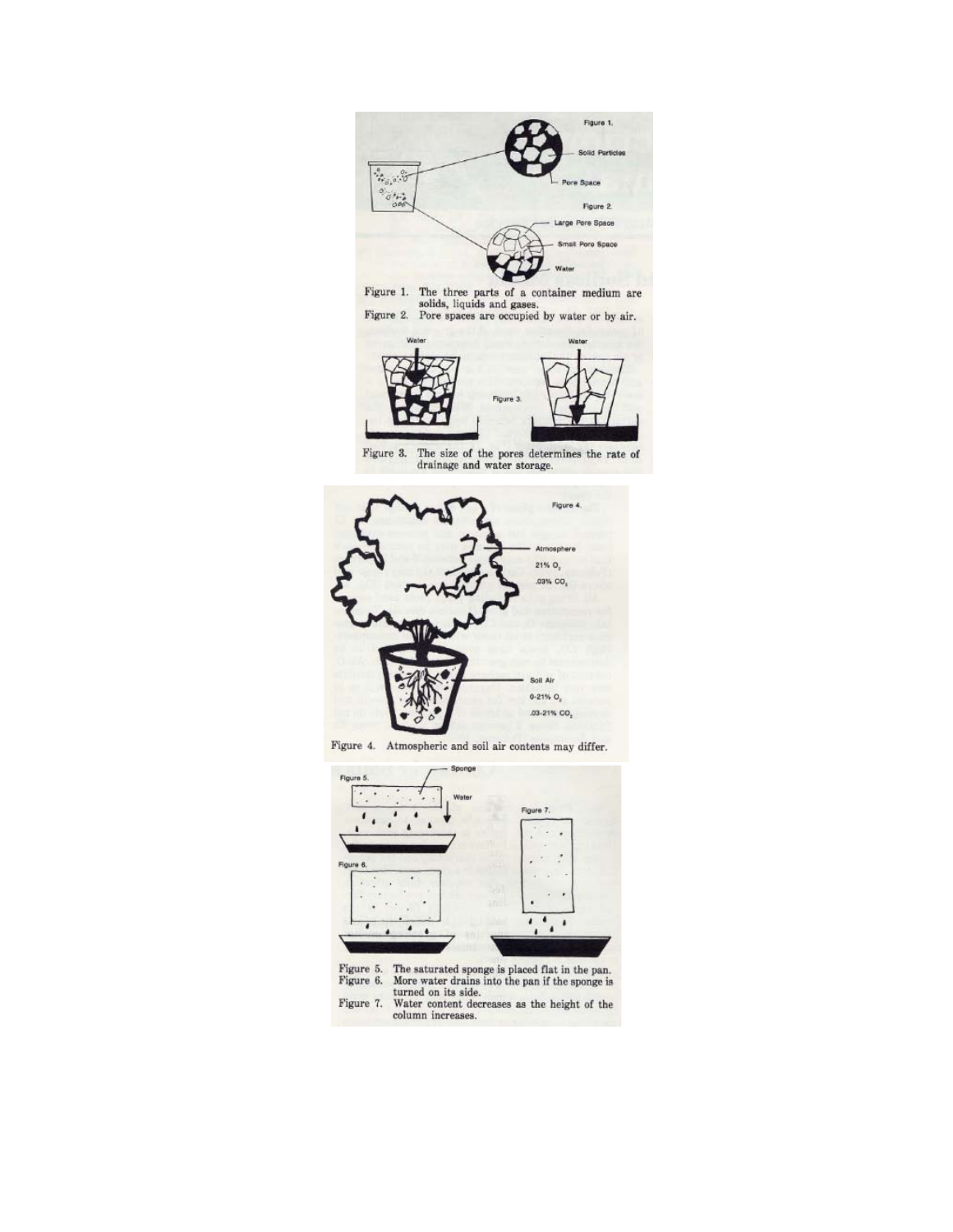

Figure 8.





 $\begin{tabular}{p{0.8cm}} \textbf{Figure 9.} \textbf{ Placing travel or coarse materials in the bottom of the container changes the drainage and air-water relationship.} \end{tabular}$ 

Measurement of a Medium Air Space and Water<br>Holding Capacity

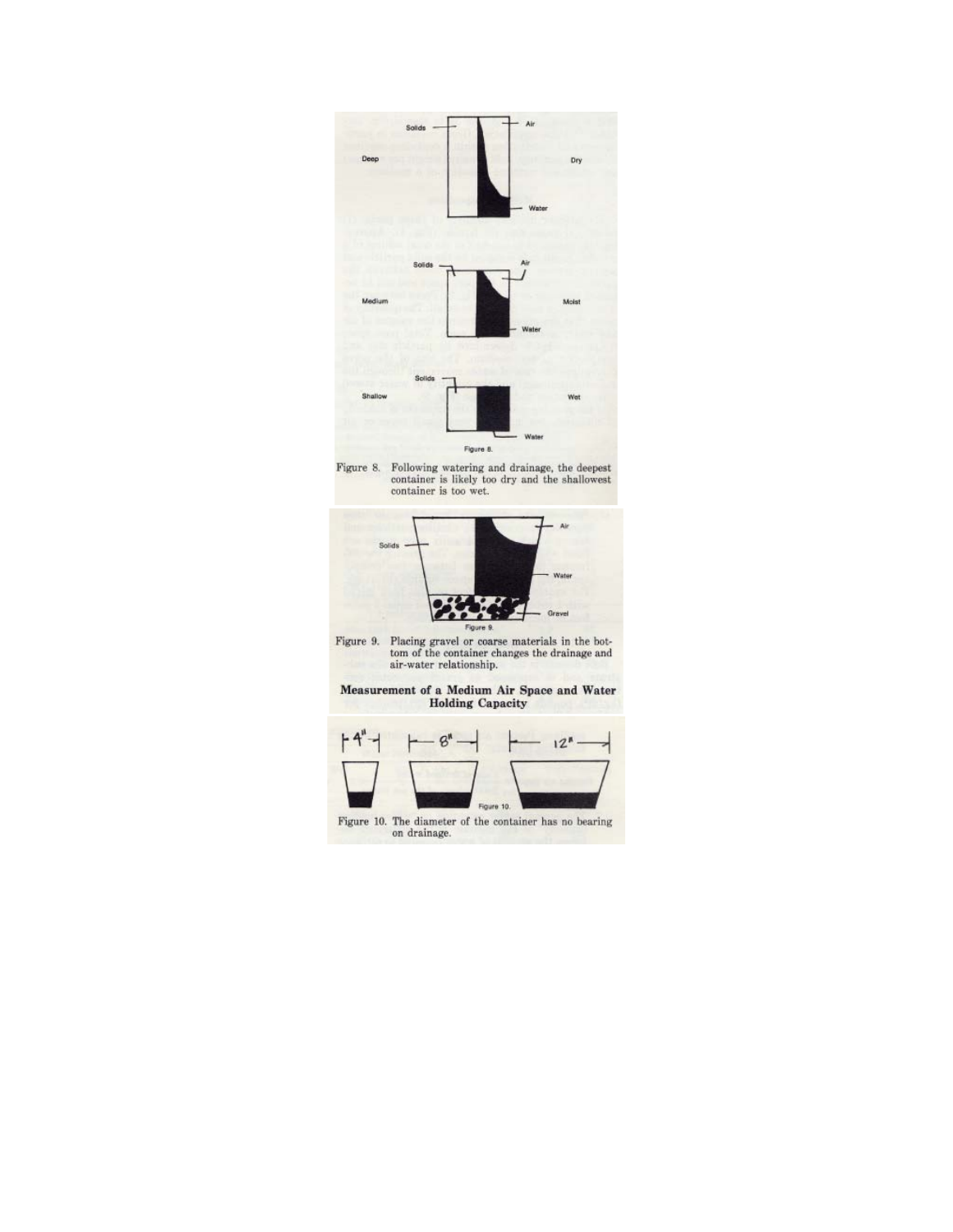

#### Table 1. Physical properties of amendments, soils and mixtures.

| <b>Material</b><br>100%                                                            | <b>Density</b>    |                |                   |               | <b>Water Retention</b> |     | Pore Space                |                       |
|------------------------------------------------------------------------------------|-------------------|----------------|-------------------|---------------|------------------------|-----|---------------------------|-----------------------|
|                                                                                    | Dry               |                | Wet               |               | Wt                     | Vol | Air space                 | <b>Total Porosity</b> |
|                                                                                    | g/cm <sup>3</sup> | $# / ft^3$     | g/cm <sup>3</sup> | #/ft3         | %                      | %   | (after drainage)<br>% vol | % vol                 |
| Bark, Fir 0-1/8" (3.18 mm) <sup>Z</sup>                                            | 0.2               | 14             | 0.6               | 38            | 165                    | 38  | 32                        | 70                    |
| Bark, Pine 0-1/4" (0-6.30 mm) <sup>X</sup>                                         | 0.3               | 21             | 0.8               | 49            | 132                    | 44  | 22                        | 66                    |
| Bark, Pine 0-1/2" (0-12.7 mm) <sup>X</sup>                                         | 0.3               | 19             | 0.7               | 44            | 134                    | 41  | 29                        | 70                    |
| Bark, Hardwood (0-1/2") <sup>X</sup>                                               | 0.5               | 33             | 0.8               | 52            | 60                     | 35  | 16                        | 51                    |
| Sand, builders <sup>Z</sup>                                                        | 1.7               | 104            | 1.9               | 120           | 16                     | 27  | 9                         | 36                    |
| Sand, fine <sup>Z</sup>                                                            | 1.4               | 89             | 1.8               | 113           | 27                     | 39  | 6                         | 45                    |
| Sawdust <sup>z</sup>                                                               | 0.2               | 13             | 0.6               | 37            | 185                    | 38  | 43                        | 81                    |
| Peat moss, sphagnum <sup>Z</sup>                                                   | 0.1               | 7              | 0.7               | 43            | 560                    | 59  | 25                        | 84                    |
| Perlite (3/16-1/4") <sup>2</sup>                                                   | 0.1               | 6              | 0.3               | 17            | 213                    | 19  | 56                        | 75                    |
| Vermiculite (0-3/16") <sup>Z</sup>                                                 | 1.1               | $\overline{7}$ | 0.6               | 40            | 492                    | 53  | 28                        | 81                    |
| 1:1 mixtures (by vol)                                                              |                   |                |                   |               |                        |     |                           |                       |
| Pine bark (0-1/4"): Builders sand <sup>X</sup>                                     | 1.0               | 62             | 1.3               | 84            | 36                     | 39  | 8                         | 46                    |
| Pine bark (0-1/2"): Builders sand <sup>X</sup><br>Hardwood bark (0-1/2"): Builders | 0.9               | 61             | 1.3               | 85            | 39                     | 39  | 8                         | 47                    |
| sand <sup>X</sup>                                                                  | 1.0               | 63             | 1.3               | 81            | 28                     | 31  | 10                        | 41                    |
| Fine Pine bark:soily                                                               | 1.0               |                |                   | $\overline{}$ | -                      | 47  | 22                        | 69                    |
| Fine Pine bark:sandy                                                               | 1.2               | 72             | -                 |               |                        | 21  | 45                        | 66                    |
| Sawdust:clay loam <sup>z</sup>                                                     | 0.6               | 34             | 1.1               | 71            | 108                    | 58  | 14                        | 72                    |
| 1:1:1 mixtures (by vol)                                                            |                   |                |                   |               |                        |     |                           |                       |
| Peat:Pine bark:sand (0-1/4") <sup>X</sup>                                          | 0.7               | 45             | 1.1               | 72            | 58                     | 44  | 10                        | 54                    |
| Peat:Hardwood bark:sand (0-1/2") <sup>X</sup>                                      | 0.7               | 46             | 1.1               | 71            | 53                     | 42  | 14                        | 56                    |
| 2:1 mixtures (by vol)                                                              |                   |                |                   |               |                        |     |                           |                       |
| Pine bark: Builders sand (0-1/4") <sup>X</sup><br>Hardwood bark: Builders sand     | 0.8               | 49             | 1.1               | 73            | 50                     | 44  | 10                        | 54                    |
| $(0-1/2")^{\chi}$                                                                  | 0.8               | 53             | 1.1               | 73            | 38                     | 33  | 8                         | 41                    |
| 3:1 mixtures (by vol)                                                              |                   |                |                   |               |                        |     |                           |                       |
| Pine bark: Builders sand (0-1/4") <sup>X</sup><br>Hardwood bark: Builders sand     | 0.7               | 43             | 1.1               | 69            | 62                     | 43  | 11                        | 54                    |
| $(0-1/2^{n})^{X}$                                                                  | 0.8               | 50             | 1.1               | 63            | 38                     | 32  | 9                         | 41                    |
|                                                                                    |                   |                |                   |               |                        |     |                           |                       |

 $\frac{1}{2}$  Data from Mastalerz, 1977, The Greenhouse Environment. John Wiley & Sons, Inc.Pages 350-351.<br>
XData from Bilderback and Tilt, 1980 unpublished. Using a 1-gallon container and method adapted from Gessert 1976 and

series.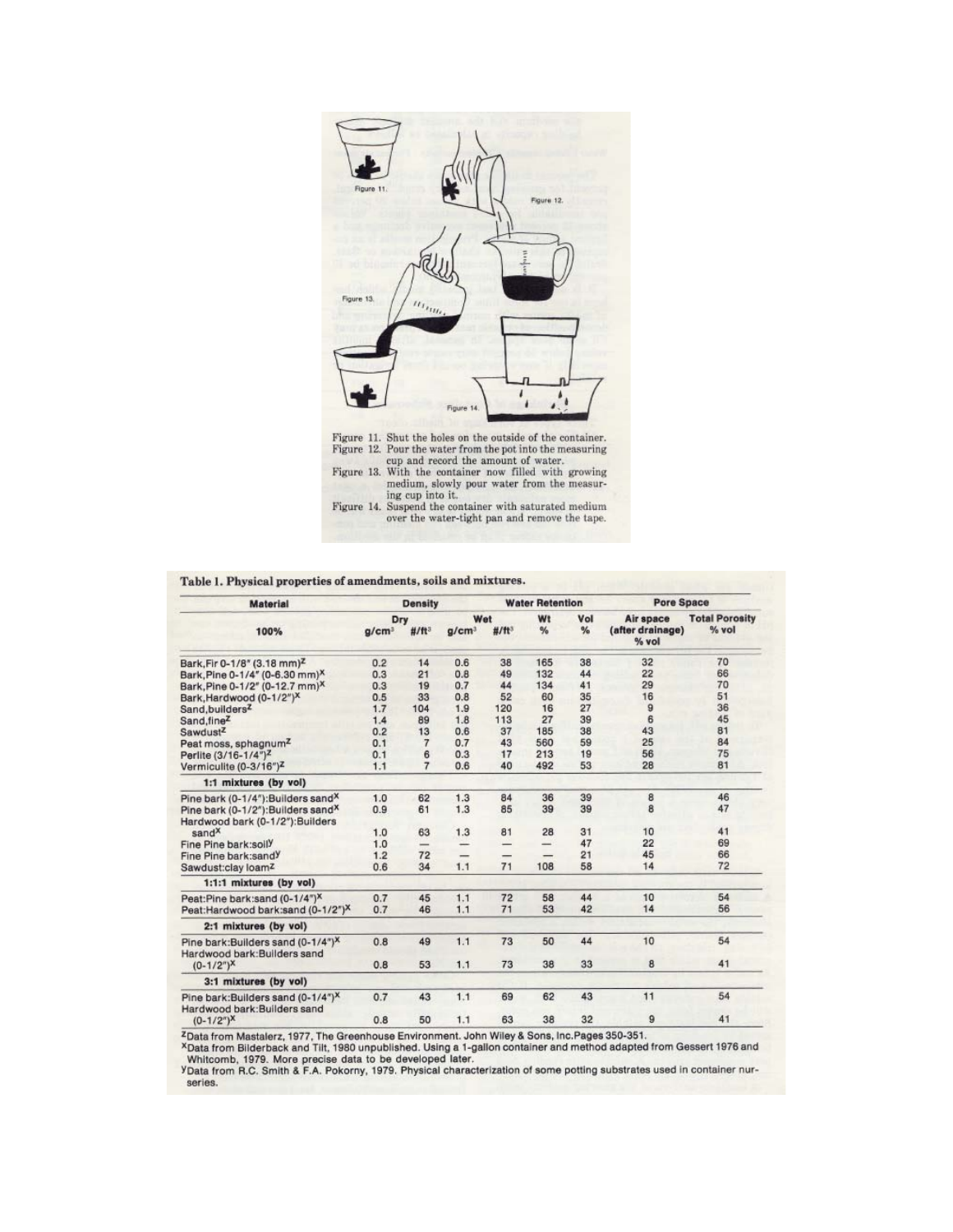### **Literature Cited**

1. Airhart, D.L., N.J. Natarella, and F.A. Poko my. 1978. The structure of processed pine bark. *J. Am. So¢. Hort. Si. 10*3:404-408.

2. and 978. Wettability of surfactant- irrigated and surfactant-impregnated milled pine bark. *SNA Nursery Res. J.* 5:30- 41.

3. Aldrich, R.A., P.J. Wuest, and J.A. McCurdy. 1974. Treating soil, soil mixtures, or soil substitutes with aerated steam. *Pa. Col. of Agr. Ext. Serv. Spec. Circ.* 182.

4. Allison, F.E. and R.M. Murphy. 1962. Comparative rates of decomposition in the soil of wood and bark particles of several hardwood species. *Soil Sci. Soc. A mer. Proc.* 26:463-466.

5. 1965. Decomposition of wood and bark sawdusts in soil, nitrogen requirements, and effects on plants. *U.S. Dept. of Agr. Tech. Bul. 1332.* 

6. Allison, R.C. 1976. Processed hardwood bark for mulching seeded highway sites. Bark Utilization Project Final Report.

7. Bosley, R.W. 1967. Ground bark-a container growing medium. Proc. *Int. Plant Prop. Soc.* 17:366-371.

8. Evans, E.D. and D.F. Wagner. 1979. The adjustment of pH in hardwood bark mixes. Proc. *SNARes. Conf. 24th Annu. Rpt.* 53-55.

9. Gartner, J.B., M.M. Meyer, Jr., and D.C. Saupe. 1971. Hardwood bark as a growing media for container- grown ornamentals. *For. Prod. J.* 21:25-29.

10. Gessert, George. 1976. Measuring air space and water holding capacity. *Ornamentals Northwest.* 3:59-60.

11. Hartman, H.T. and D.E. Kester, 1975. Plant propagation; principles and practices. 3rd ed. Prentice-Hall, Inc., Englewood Cliffs, N.J.

12. Havis, J.R. and W.W. Hamilton. 1976. Container mix properties. *Amer. Nurs.* 143(10) May 15.

13. Hoitink, H.A.J., L.J. Herr, and A.F. Schmitthenner. 1975. Composted hardwood bark container media for control of root rots of ornamentals. Proc. *Am. Phytopathol. Soc.* 2:39 (Abstr.).

14. , , and 1976, Survival of some plant pathogens during composting of hardwood tree bark. *Phytopath.* 66:1369-1372. 15. and A.F. Schmitthenner. 1974. Relative prevalence and virulence of *Phytophthora* species involved in rhododendron root rot. *Phytopath.* 64:1371-1374.

16. and H.A. Poole. 1979. Mass production of composted tree barks for container media. *Ohio Florists' Assn. Bull.* 599, 3-4.

17. Ince, P.J. 1977. Estimating effective heating value of wood or bark fuels at various moisture contents. *USDA Fors. Serv. Ger. Tech. Rpt.* FPL 13.

18. Joiner, J.N. and C.A. Conover. 1965. Characteristics affecting desirability of various media components for production of container-grown plants. *Soil and Crop Sci. Soc.* 25:320-328.

19. and 1967. Com- parative properties of shredded pine bark and peat as soil amendments for container-grown *Pittosporum* at different nutrient levels. *Proc. A mer. Soc. Hort. Sci.* 90:447-453.

20. Klett, J.E., J.B. Gartner, and J.D. Hughes. 1972. Utilization of hardwood bark in media for growing woody ornamental plants in containers. *J. Amer. Soc. Hort. Sci.* 97:448-450.

21. Koranski, D. and A. Hamza. 1978. Growing plants in composted hardwood bark. *Ornamentals Northwest Short Course Rpt.* 41-48.

22. Koths, J.S., R.W. Judd, J.J. Maisano, Jr., G.F. Griffin, J.W. Bartok and R.A. Ashley. 1976. Nutrition of greenhouse crops. *Conn. Coop. Ext. Serv.* Bul. UP. 3M.

23. Lunt, O.R. and B. Clark. 1959. Horticultural applications for bark and wood fragments. *For. Prod. J.* 9(4):39A-42A.11

24. Malek, R.B. and J.B. Gartner. 1975. Hardwood bark as a soil amendment for suppression of plant parasitic nematodes on container-grown plants. *Hart. Scwe* 10:33-35.

25. Mastalerz, J.W. 1977. The greenhouse environment. John Wiley & Sons, Inc. New York. 340-421.

26. Matkin, O.A., R.A. Chandler, and K.F. Baker. 1957. Components and development of mixes pp.86-107. In K.F. Baker (ed.) *The U.C. System far Producing Healthy Container-Grown Plants.* Calif. Agr. Exp. Sta. Serv. Manual 23, Berkeley, Calif.

27. Natarella, N.J., D.L. Airhart, and F.A. Pokorny. 1978. Wettability of milled pine bark as influenced by initial moisture content. *Proc. SNARes. Conf. 23rd Annu. Rpt.* 22-24.

28. Poincelot, R.P. 1975. The biochemistry and methodology of composting. *Conn. Ag. Expt. Sta. Bul.* 754.

29. Pokorny, F.A. 1975. Physical and chemical properties. of media composed of milled pine bark and sand. J. *Amer. Soc. Hart. Sci.* 100(2):2-4.

30. and S. Delaney. 1975. Synthesizing a pine bark potting substrate from component particles. *Proc. SNA Res. Conf. 2Oth Annu. Rpt.* 24-25.

31. and 1976. Preparation of a model pine bark substrate from component particles. *Hart. Science* 11(3):308.

32. 1978. The root environment of a container-grown plant. *Georgia Nursery Notes,* Nov.-Dec., p.5-7.

33. 1979. Bark potting mixtures for ornamental plants: softwood and hardwood. *Georgia Nursery Notes,* Jam-Feb., p.3,4,7.